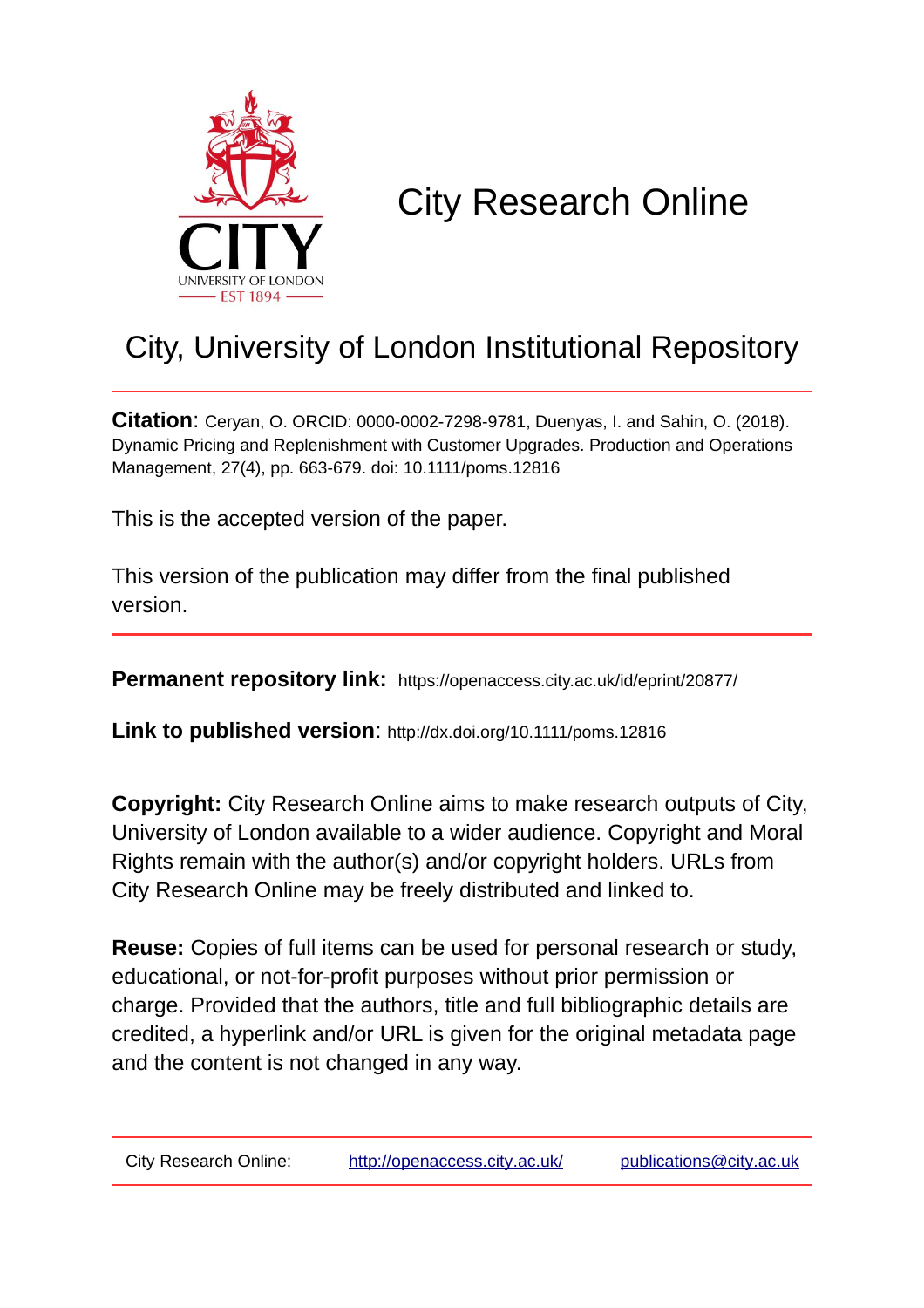## Dynamic Pricing and Replenishment with Customer Upgrades

## Oben Ceryan\*

Cass Business School, City, University of London, UK oben.ceryan@city.ac.uk

#### Izak Duenyas

Stephen M. Ross School of Business, University of Michigan, Ann Arbor, MI duenyas@umich.edu

Ozge Sahin

Carey Business School, Johns Hopkins University, Baltimore, MD ozge.sahin@jhu.edu

To appear, Production & Operations Management

We study a joint implementation of price- and availability-based product substitution to better match demand and constrained supply across vertically differentiated products. Our study is motivated by firms that utilize dynamic pricing as well as customer upgrades, as ex-ante and ex-post mechanisms, respectively, to mitigate inventory mismatches. To gain insight into how offering product upgrades impacts optimal price selection, we formulate a multiple period, nested two-stage model where the firm first sets prices and replenishment levels for each product while the demand is still uncertain, and after observing the demand, decides how many (if any) of the customers to upgrade to a higher quality product. We characterize the structure of the optimal upgrade, pricing and replenishment policies and find that firms having greater flexibility to offer product upgrades can restrain their reliance on dynamic pricing, enabling them to better protect the price differentiation between the products. We also show how the quality differential between the products or changes in the replenishment cost structures influence the optimal policy. Using insights gained from the optimal policy structure, we construct a heuristic policy and find that it performs well across various parameter values. Finally, we consider an extension in which the firm dynamically sets upgrade fees in each period. Our results overall help further our understanding of the intricate relationship among a firm's decisions on pricing, replenishment, and product upgrades in an effort to better match demand and constrained supply.

Keywords: Dynamic pricing, Customer upgrades, Revenue management, Joint pricing and inventory control

\* Corresponding author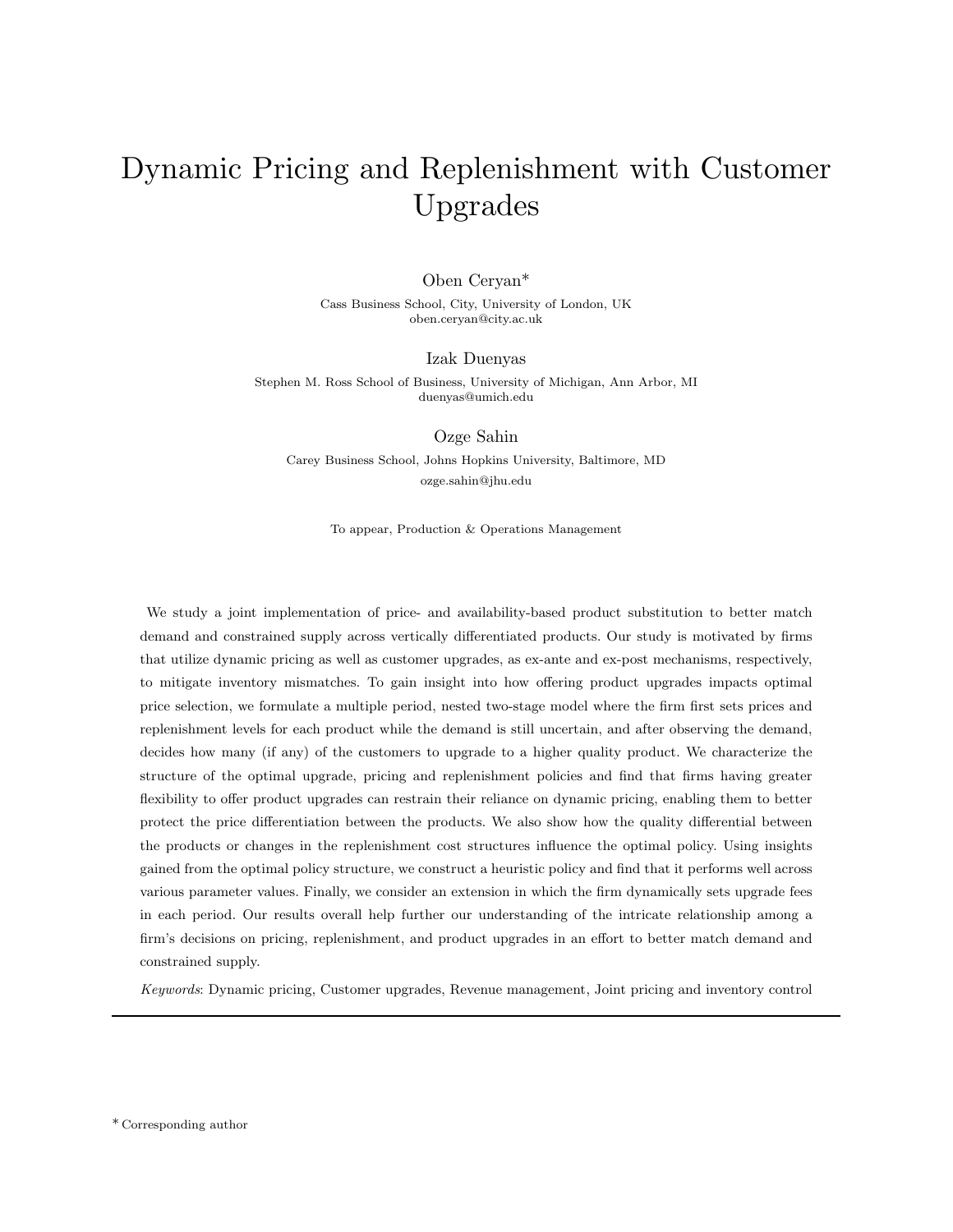## 1. Introduction

Firms offering vertically differentiated products may occasionally choose to substitute a higher quality product to satisfy demand for a lower quality product. This downward substitution, also referred to as firm-driven customer upgrades, can potentially reduce inventory costs and diminish customer dissatisfaction by better aligning supply and demand. Bassok et al. (1999) discuss several instances where such substitution takes place. For example, in semiconductor manufacturing, a high speed chip or a larger capacity memory can be used to satisfy demands for lower speed or memory devices. In the steel industry, high strength steel may be used as a substitute for lower strength steel. Similarly, cold-rolled steel, which is generally used for higher surface quality applications such as exposed automobile and appliance panels may be used to satisfy demand for hot-rolled steel that is generally used in non-critical surface applications such as automotive frames or wheels.

The joint stocking and upgrading decisions a firm faces are often also further intricately linked with dynamically adjusted prices. Consider again the steel industry, where prices are strongly influenced by iron ore commodity prices. As stated in a recent report by McKinsey&Company (2013), "it does not take much for iron ore to flip from scarcity to surplus supply." Indeed, according to a Commodity Market Monthly by IMF (2013), the price of iron ore soared 17 percent in January 2013 and was up more than 50 percent the previous four months. This price increase was then followed up by more than 40 percent decline by the end of 2014. Overall, based on this paper's authors' calculations using data sourced from the World Bank, the coefficient of variation for average monthly iron ore price has been 19 percent over the three year period ending on December 2014, with a mean month-on-month absolute price change of 6 percent. As a result, steelmakers dynamically set prices for their products taking into account the volatile iron ore commodity prices, along with other factors such as the current state of demand from industries they cater to (i.e., the construction, appliance, and the automobile industries), their current level of stock, and their available production capacity. Thus, a steelmaker facing shortages of lower-strength steel may readjust prices while considering whether it will also be more profitable to offer its high-strength steel to be substituted to meet some of the demand for lower-strength steel.

The applications of firm driven upgrades with dynamic price adjustments and replenishments extend beyond the manufacturing industries. As other examples, consider a retailer carrying multiple versions of a product with different perceived quality levels such as a smaller vs larger storage sizes for electronic devices, store-brand vs national-brand products, or regular-quantity vs largerquantity packages of the same brand. When faced with shortages for the lower quality item, the retailer may offer a 'rain check' allowing the customer to backlog the item at the prevailing price,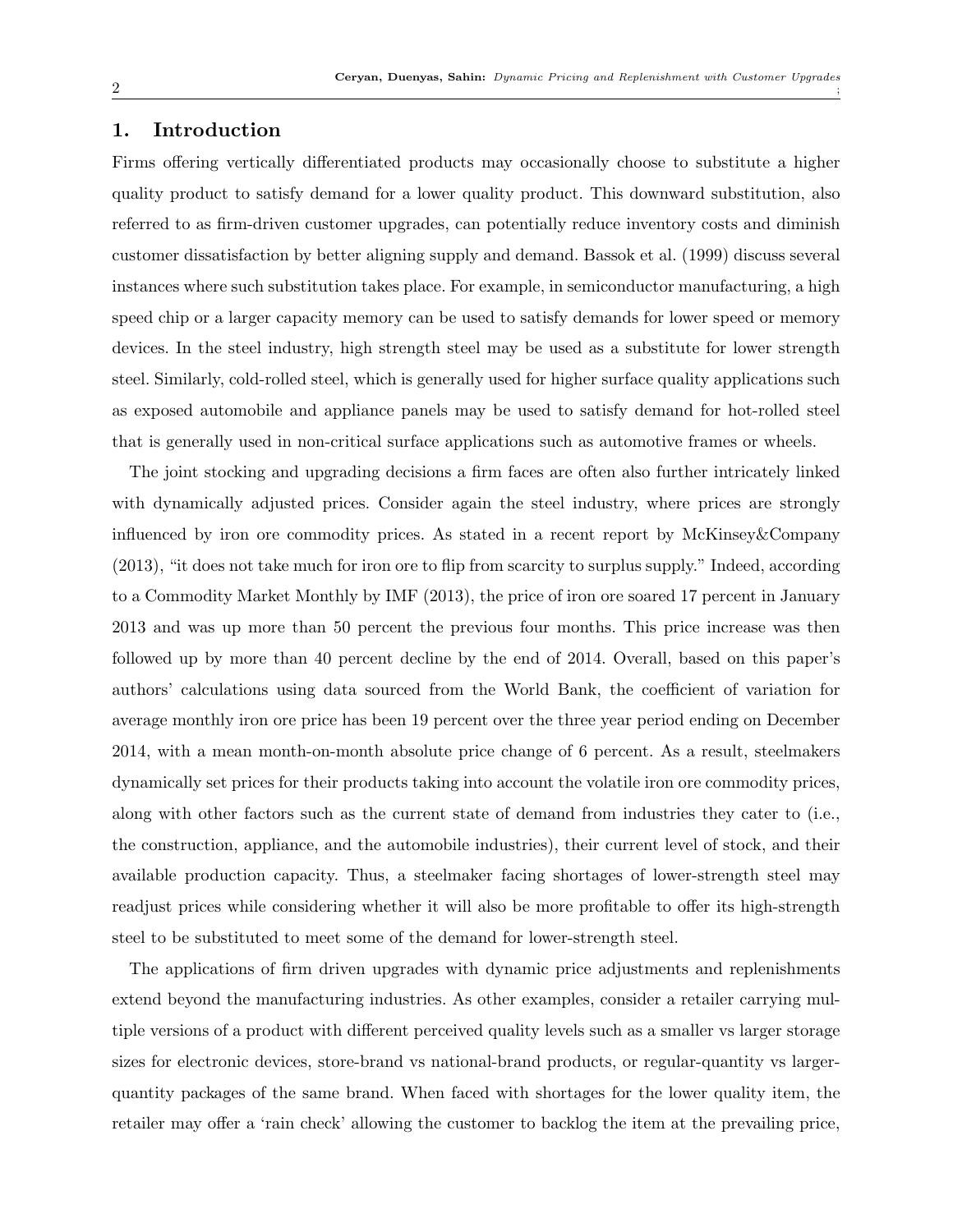or upgrade them to a higher quality item. In fact, many retailers' terms and conditions state that, at the sole discretion of the retailer and at no cost to the customer, a product that is of equal or greater value (i.e., larger quantity or an updated product) may be substituted for an out-of-stock product. The practice is also in line with consumer protection laws against 'bait and switch', an insincere offer to sell one item in order to induce the buyer to purchase another as described in Friedman (2013).

Dynamic pricing, in which prices are set to partially influence the demand may be seen as an ex-ante tool to provide price-based product substitutions. In the same light, product upgrades are often implemented after demand is observed, and the practice may be viewed as an ex-post tool in the form of a one-way, availability-based product substitution. Our goal in this paper is to study the simultaneous application of these two tools to better match supply and demand. Specifically, we would like to answer the following main questions that naturally arise when pricing, replenishment, and upgrades are jointly considered: (1) How should a firm decide on extending product upgrade offers in any given period? (2) How should the firm set prices and replenishment levels for its products in each period? (3) What is the impact of a firm's willingness to offer upgrades on its pricing and replenishment decisions?

To do so, we formulate the firm's production, pricing, and upgrade problem as a multiple period, two-stage, finite-horizon stochastic dynamic program. At the beginning of each period, the firm reviews the current inventory levels and decides on the replenishment quantities and the optimal prices to be applied within the period. The optimal replenishment quantities are constrained by the firm's limited capacity for the current period. We assume the demands for both products are correlated through a linear, additive, stochastic demand model. After the demands for both products are realized at the end of each period, the firm has the option to upgrade part of the demand for the lower quality item to the higher quality item.

Our first contribution in this paper is characterizing the structure of the optimal upgrade, replenishment, and pricing policies. We show that the second-stage optimal upgrade policy is defined by a protection level on the higher quality item, where the protection level depends on the intermediate inventory positions of the products through their sum. Further, we provide monotonicity results on how this threshold changes with the total intermediate inventory. Taking into consideration the structure of the optimal upgrade policy, we then address the first-stage replenishment and pricing decisions. We find that the optimal replenishment policy for the products follow state-dependent modified base-stock levels, where the base-stock levels are decoupled for some initial inventories, and are decreasing with the inventory of the other item otherwise. In each period, each item that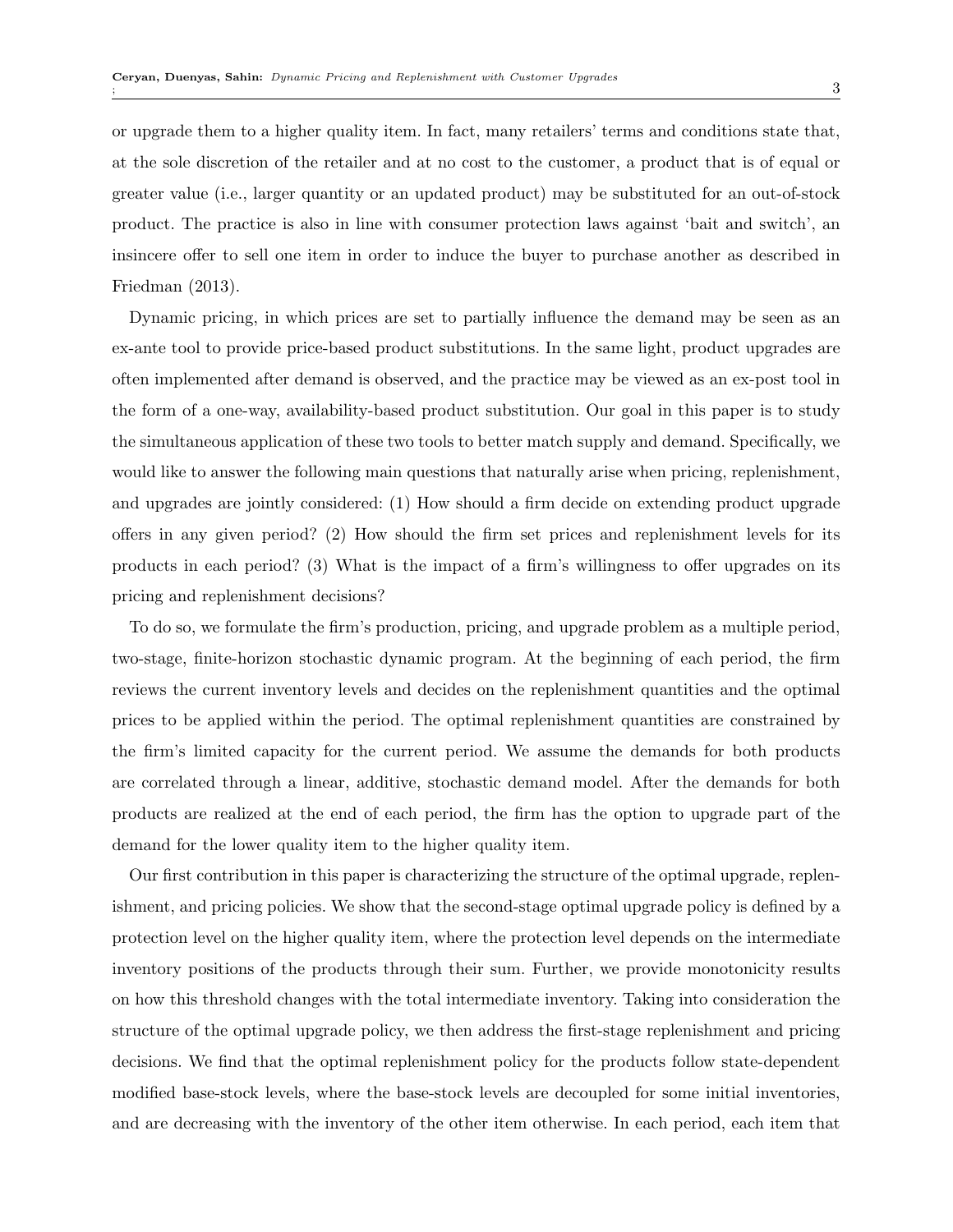requires replenishment is brought either up to its base-stock level or it is replenished to the full extent of its capacity if base stock level can not be achieved by the available capacity. The capacity limitations give rise to various regions of price surcharges, list prices, and price discounts. We provide results on how prices for the items change with respect to the starting inventories.

Second, we analytically explore the impact of offering product upgrades to the firm's pricing and replenishment decisions. Particularly, we find that offering product upgrades in instances where there are inventory imbalances between the products may allow the firm to restrain its reliance on dynamic pricing as the sole mechanism to counteract the imbalance. Consequently, the optimal price difference between the products in such instances is closer to their respective list prices, enabling the firm to have a more consistent price positioning between the products.

Third, we study how the quality differentiation between the products or changes in replenishment costs influence the optimal policy. We show that an increase in the quality difference between the products leads the firm to increase the base-stock level for the higher quality product, lower the base-stock level for the lower quality product and apply list prices that are further apart. Regarding replenishment costs, we find that the firm's pick of replenishment level and prices leads it to offer fewer subsequent customer upgrades if the replenishment cost for the higher quality product increases and to offer more upgrades if the cost for the lower quality product increases. We also provide sensitivity results for a correlated cost structure with a change in an underlying cost parameter driving the replenishment costs for both products.

In addition to these main theoretical contributions, we utilize the insights gained from the optimal policy structure to construct an easier to implement heuristic policy that would be valuable in practice. Through a numerical study, we compare the profits obtained by the heuristic policy with the optimal profit across a variety of parameters and show that the heuristic policy consistently performs well.

Lastly, we extend our model to a setting where the firm sets an upgrade fee in each period that results in a proportion of customers being interested in paying the additional fee to receive an upgrade. We show that the firm will charge more for an upgrade if the availability of the higher quality product is lower, and charge less for an upgrade when the number of customers who were unable to get the lower quality product is larger.

#### 2. Related Literature

The problem we investigate in this paper is mainly related to two major areas, stocking under availability-based product substitutions and dynamic pricing with replenishment. There has been considerable prior interest in availability-based product substitutions, generally classified into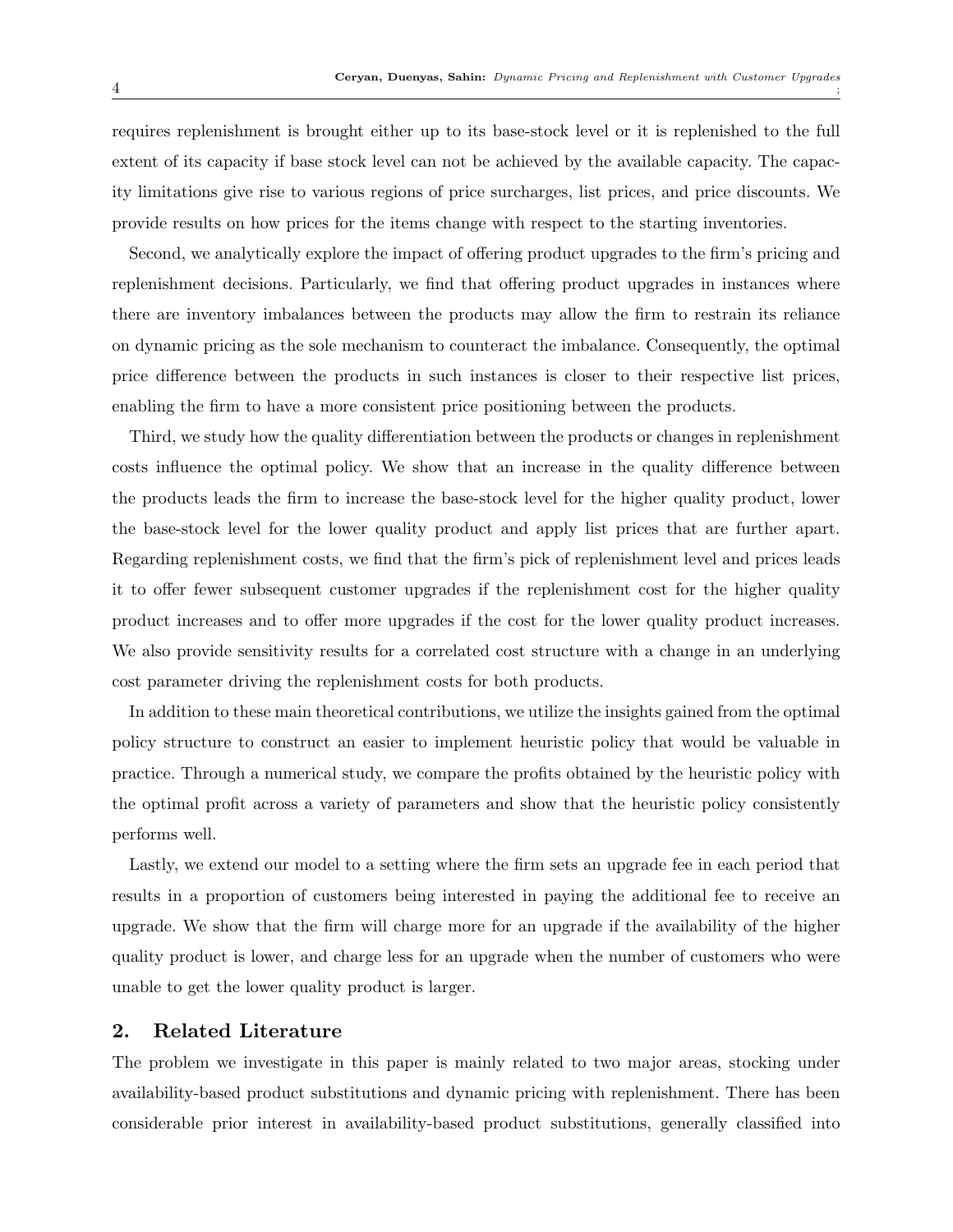'consumer-driven' and 'firm-driven' substitutions. In consumer-driven substitution models, a customer who arrives to find their first choice product no longer available will determine which (if any) of the other available products they would purchase. The area of consumer-driven product substitutions is well studied and there exists a vast literature on stocking levels incorporating choice models. Mahajan and van Ryzin (2001) show that under substitution the firm should stock relatively more of popular variants and less of unpopular variants. Nagarajan and Rajagopalan (2008) observe partially decoupled optimal inventory decisions if a fixed proportion of customers who do not find their first choice available switches to purchase the other product. There has also been recent interest in making pricing decisions in conjunction with inventory decisions. Karakul and Chan (2008) and Transchel (2011) study single-period models where the firm is a price taker for the lower quality product and sets the price for the higher quality product. Assuming a fixed substitution rate, Karakul and Chan (2008) show that substitution leads to higher prices and safety stock for the higher quality product and lower safety stock for the lower quality product. Transchel (2011) allows the substitution rate to be a function of the price of the higher quality product and compares prices for centralized and decentralized decision making approaches. Tomlin and Wang (2008) consider the pricing, inventory and downconversion problem for a single period, vertically differentiated two-product model and characterize optimal recourse prices. There is also a related stream of work on pricing and upselling, in which a customer is required to make a side payment to receive a higher value product. For examples of recent work on upselling, we refer the reader to Aydin and Ziya (2008), Gallego and Stefanescu (2009), and Cui et al. (2017).

In contrast to consumer-driven models, in firm-driven substitutions, it is the firm that chooses to implement downward substitutions for items that experience shortages. In one of the earliest works, Pasternack and Drezner (1991) examine a single-period model with two substitutable products where substitution takes place if one product has excess inventory while the other faces shortages. They study the effects of substitutability on products' optimal stocking levels. For the case of unidirectional substitutions, they show that the optimal stocking quantity for the product that can be used as a substitute is higher whereas the stocking quantity for the other product is lower compared to a setting without substitutions. Bassok et al. (1999) study a single-period model for an arbitrary number products that differ in quality and have full downward substitutability, that is, a customer demand for any particular product can be satisfied by any of the higher quality products. They show that inventory ordering follows a base-stock policy where the base-stock level for a product is non-increasing with the starting inventory of other products. In a closely related work, Netessine et al. (2002) study a similar setting as in Bassok et al. (1999) with an emphasis on the impact of demand correlation and with product upgrades restricted to at most one level.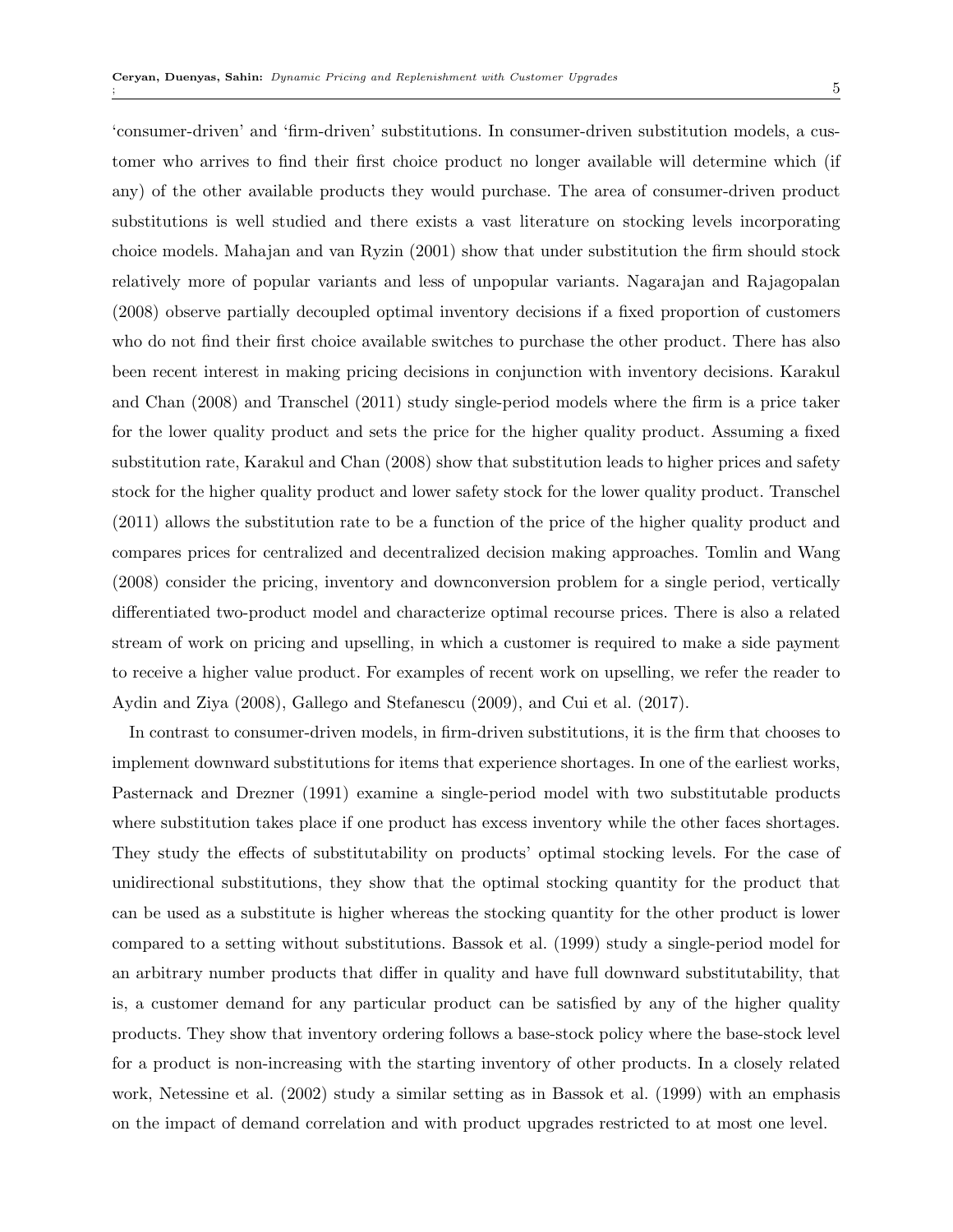The collection of works we mentioned so far have considered single period models. Recent contributions to this body of work include extensions to settings with multiple periods of allocation for an initial inventory or capacity. Shumsky and Zhang (2009) consider a setting in which a firm first makes an initial purchase of various types of capacities that can be used to satisfy its own demand as well as demand for the capacity one level below. They assume that the products can be ranked by their contribution margins and show that the allocation decisions in each period follow a rationing policy described by protection limits on the higher level capacity. Their work is extended in a subsequent study by Yu et al. (2015) that allows multi-level downward substitution. In both papers, product prices are exogenous which allows a monotonic ranking of contribution margins. In contrast, our paper considers the additional dynamic pricing and replenishment decisions in a multiple period setting together with the upgrade decisions.

Regarding the dynamic pricing literature, extensive reviews have been provided by Elmaghraby and Keskinocak (2002), Bitran and Caldentey (2003), Chan et al. (2004), and Chen and Simchi-Levi (2012). Here, we limit our discussion to joint pricing and replenishment decisions that are closest to our setting. One of the earliest works to consider a multi-period, joint pricing and inventory control problem is by Federgruen and Heching (1999). For a single product case, they show that the optimal policy can be characterized by a base-stock, list price pair. Specifically, in periods when it is optimal to order, the inventory is replenished up to a base-stock level and a list price is charged. For periods starting with excess inventory, no ordering takes place and a discount on the list price is applied. Zhu and Thonemann (2009) introduce a second, price-substitutable product to the multi-period, joint inventory and pricing control problem where they model the price substitution between products through a linear additive demand-price relationship. They show that the main findings of Federgruen and Heching (1999) does indeed extend to the two-product case and the optimal policy for each product is a base-stock, list price type, i.e., whenever an order is placed for a product, its inventory is brought up to a base-stock level and the product is charged its list price. The two dimensional case also brings additional insights: the base-stock level for each product is state dependent and decreases with the starting inventory of the other product. Ceryan et al. (2013) study the role of flexible capacity in the joint pricing and inventory control problem by considering a general capacity portfolio composed of product-dedicated and flexible resources. They show that limited capacity introduces a price-surcharge component to the optimal policy structure, and more importantly, they find that the availability of a flexible resource helps maintain stable price differences across products over time. In relation to the existing work on dynamic pricing and replenishment literature, in this paper we incorporate a nested second stage upgrade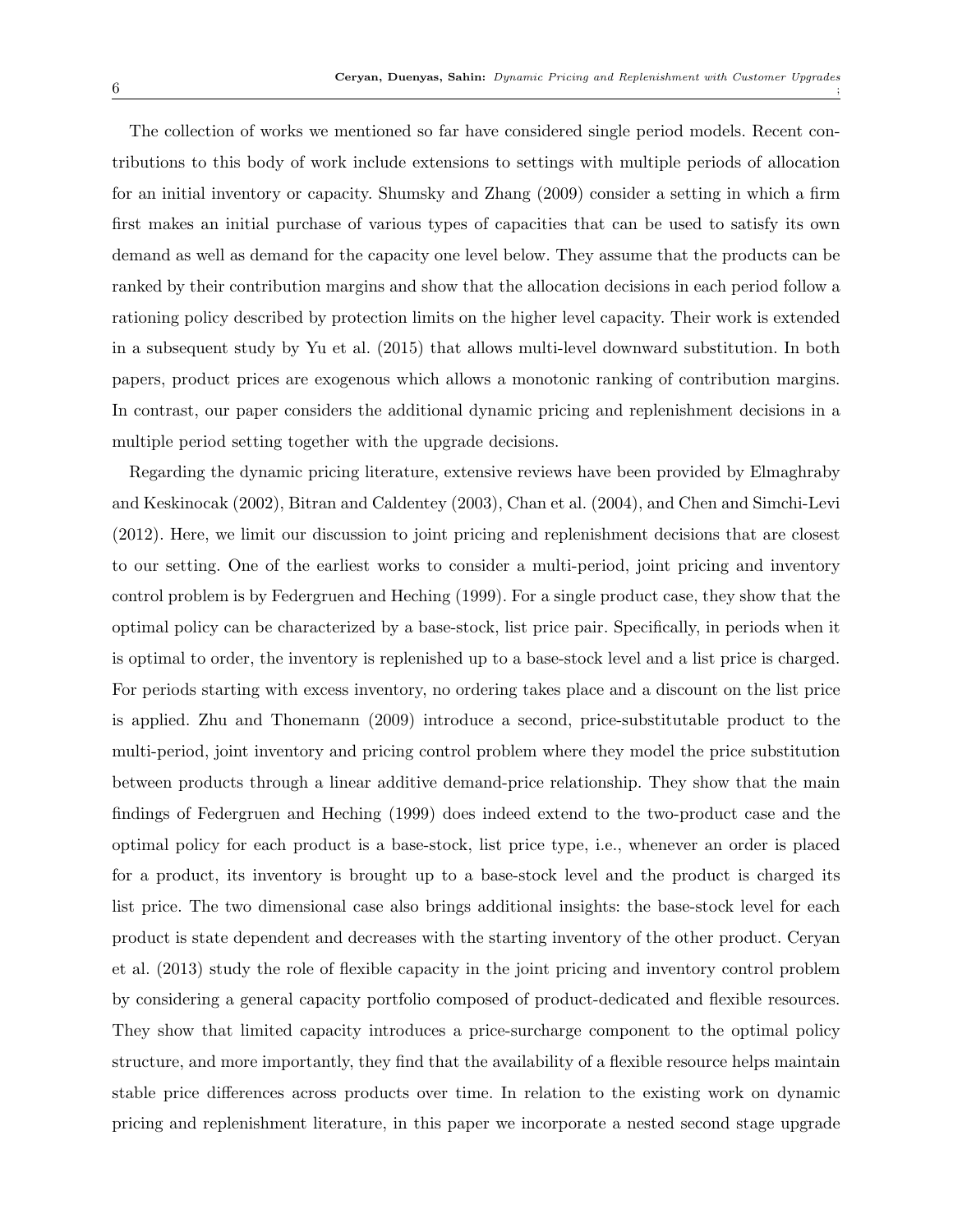decision at the end of each period in a multiple period capacitated setting as an additional means of reducing the mismatch between the demand and supply of each product type.

To summarize, our main contributions to the related body of work through this study are as follows: With respect to the existing dynamic pricing literature, we not only consider ex-ante pricebased substitution, but also incorporate a nested, second-stage availability-based substitution via product upgrades. Through this generalization, we are able to explicitly characterize the impact of product upgrades on the optimal pricing and replenishment policy. As compared to the multiperiod, firm-driven product substitution literature, we are endogenizing product prices in each period as an additional ex-ante form of partial product substitution and are also incorporating capacitated dynamic replenishment decisions. To our knowledge, we are also the first ones to explicitly incorporate quality differentiation in a consumer utility model in a multi-period problem to investigate how optimal dynamic pricing, replenishment and upgrade decisions are influenced by the quality differentiation between the products.

## 3. Problem Formulation

We model the dynamic pricing, replenishment and upgrade decisions for a firm that offers two products that are vertically differentiated by their quality level. Following Mussa and Rosen (1978), Bresnahan (1981), and more recently Mantin et al. (2014), we consider a consumer utility model where the surplus a consumer with valuation v receives from purchasing a product j,  $j = \{1,2\}$ , with price  $p_j$  and quality level  $q_j$  is assumed to be of the form  $vq_j - p_j$ . We index the products such that product type-1 indicates the higher quality product and product type-2 refers to the lower quality product, i.e.,  $q_1 > q_2$ . Consumers purchase the product that provides them with the highest surplus. A consumer with valuation  $v_{12}$  will be indifferent between purchasing product type-1 or product type-2 if  $v_{12}q_1 - p_1 = v_{12}q_2 - p_2$ , i.e., if  $v_{12} = (p_1 - p_2)/(q_1 - q_2)$ . Further, consumers with valuations  $v > v_{12}$  will prefer product type-1 over product type-2 and those with valuations  $v < v_{12}$ will prefer product type-2 over product type-1. In addition, suppose that there exists products in the market, other than the ones offered by the firm of interest, with price and quality levels  $(p, q)$  and  $(\bar{p}, \bar{q})$  such that  $p < p_j < \bar{p}$  and  $q < q_j < \bar{q}$ . Assuming that v is distributed uniformly with density  $\delta$  on  $[0, \bar{v}]$  where  $\delta \bar{v}$  is the total market size, and that all products are viable in the market, one can show that the expected demand for the products are given by the following:

$$
d_1(p_1, p_2) = \delta \left[ \frac{\bar{p}}{(\bar{q} - q_1)} - \left( \frac{1}{\bar{q} - q_1} + \frac{1}{q_1 - q_2} \right) p_1 + \frac{1}{(q_1 - q_2)} p_2 \right]
$$
(1)

$$
d_2(p_1, p_2) = \delta \left[ \frac{p}{(q_2 - \underline{q})} + \frac{1}{(q_1 - q_2)} p_1 - \left( \frac{1}{q_1 - q_2} + \frac{1}{q_2 - \underline{q}} \right) p_2 \right]
$$
(2)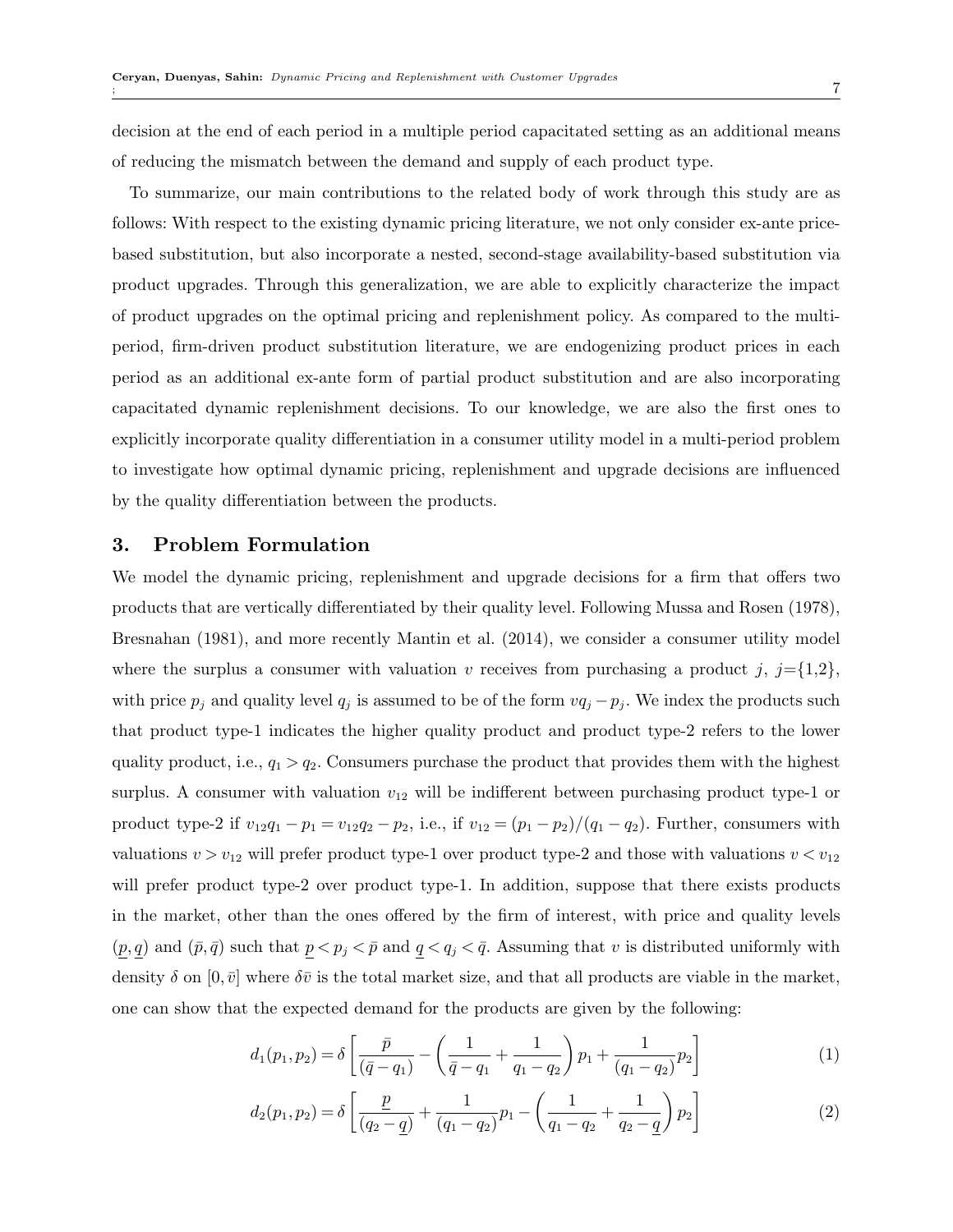We further incorporate additive uncertainty into the demand-price function by letting  $D_1^t(p_1, p_2, \epsilon_1^t)$  and  $D_2^t(p_1, p_2, \epsilon_1^t)$  denote the current period demands with  $D_1^t(p_1, p_2, \epsilon_1^t) = d_1(p_1, p_2) +$  $\epsilon_1^t$  and  $D_2^t(p_1, p_2, \epsilon_2^t) = d_2(p_1, p_2) + \epsilon_2^t$  where  $\epsilon_1^t$  and  $\epsilon_2^t$  refer to independent random variables having continuous probability distributions with zero mean and nonnegative support on product demands. (We discuss the impact of correlated random variables in Section 6.)

Before we introduce the firm's decisions and the sequence of events, we would like to make two additional remarks about the demand model. First, notice that as the quality difference between the products  $(q_1 - q_2)$  increases, the cross-price sensitivity coefficients decrease. This characteristic of the model is in line with empirical findings such as that of Sethuraman et al. (1999), where they show that brands that are closer to each other in terms of price and quality exhibit stronger cross-price effects. Second, for any given  $p_1$ , let  $\bar{p}_2(p_1)$  be the price that would make the expected demand for product type-2 vanish. Solving for  $p_2$  in (2) with  $d_2(p_1, p_2) = 0$ , we find  $\bar{p}_2(p_1) =$  $\left(\frac{p}{q_2-q}+\frac{p_1}{q_1-q_2}\right)$  $q_1 - q_2$  $\left(\frac{1}{q_1-q_2}+\frac{1}{q_2-q_3}\right)$  $\bigg\}< p_1$  where the inequality follows from  $p < p_1$ . Thus, given there is a quality difference between the products, the expected demand for the lower quality product vanishes before its price equals the price of the higher quality product, in line with vertical differentiation.

At the beginning of each period  $t$  of a finite planning horizon of length  $T$ , the firm reviews the current inventory positions  $x_1^t$  and  $x_2^t$  for the higher quality and lower quality product, respectively. It first simultaneously decides on (i) the prices,  $p_1^t$  and  $p_2^t$  to charge during the period for the products that will influence their respective demands  $D_1^t$  and  $D_2^t$  observed within that period, and (ii) the optimal replenishment quantities implied by replenish-up-to levels  $y_1^t$  and  $y_2^t$ , which are constrained by limited replenishment capacities  $K_1$  and  $K_2$ . After the demand in period t is realized, the firm observes its remaining intermediate inventories for both products. It then also has the option to offer some customers product upgrades, hence satisfying their original demand for the lower quality product by supplying them with an upgrade to the higher quality product.

We formulate the firm's replenishment and pricing problem as well as its upgrade decisions through a multiple period, nested two-stage model. Letting  $V^t(x_1^t, x_2^t)$  denote the expected discounted profit-to-go function under the optimal policy starting at state  $(x_1^t, x_2^t)$  with t periods remaining until the end of the horizon, the problem can be expressed as a stochastic dynamic program satisfying the following recursive relations:

#### Stage 1:

$$
V^{t}(x_1^{t}, x_2^{t}) = \max_{\substack{y_i^{t}, p_i^{t} \\ x_i^{t} \leq x_i^{t} + K_i}} \underbrace{R(p_1^{t}, p_2^{t})}_{\text{E[Revenue]}} - c_1^{t} \cdot (y_1^{t} - x_1^{t}) - c_2^{t} \cdot (y_2^{t} - x_2^{t}) + \text{E}_{D_1^{t}, D_2^{t}}[G^{t}(\underbrace{y_1^{t} - D_1^{t}, y_2^{t} - D_2^{t}}_{\text{Intermediate inventory}})]
$$
\n
$$
E[\text{Second-stage profit-to-go for period } t]
$$
\n(3)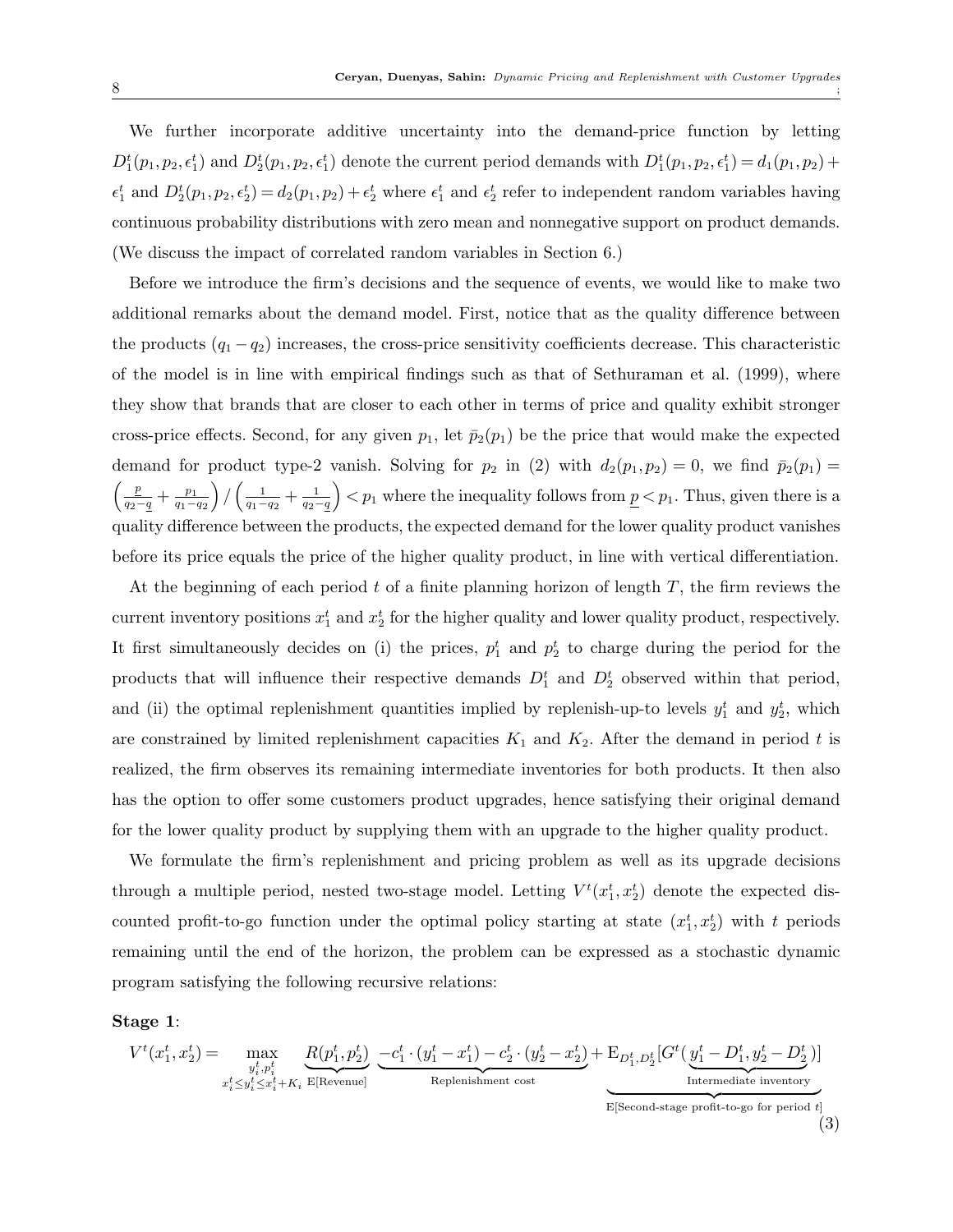Stage 2:

$$
G^{t}(w_{1}^{t}, w_{2}^{t}) = \max_{u^{t}} \underbrace{-h_{1}(w_{1}^{t} - u^{t}) - h_{2}(w_{2}^{t} + u^{t})}_{\text{Holding & shortage cost}} + \beta \underbrace{V^{t-1}(w_{1}^{t} - u^{t}, w_{2}^{t} + u^{t})}_{\text{First-stage profit-to-go}} \tag{4}
$$

In (3), the term  $R(p_1^t, p_2^t)$  represents the expected revenue in period t, which can be expressed as  $R(p_1^t, p_2^t) = p_1^t \cdot d_1^t(p_1^t, p_2^t) + p_2^t \cdot d_2^t(p_1^t, p_2^t)$  where, as introduced earlier,  $d_1^t(p_1^t, p_2^t)$  and  $d_2^t(p_1^t, p_2^t)$  refer to the mean demand for product type-1 and product type-2, respectively. The terms  $c_1^t \cdot (y_1^t - x_1^t)$ and  $c_2^t \cdot (y_2^t - x_2^t)$  correspond to replenishment costs, where  $c_i^t$  (with  $c_1^t \geq c_2^t$ ) and  $y_i^t - x_i^t$  refer, respectively, to the unit replenishment cost and the current period replenishment quantity for product type-i. The current period replenishment quantity for product type-i is limited by the available replenishment capacity for that product,  $K_i$ , as indicated by the constraints  $x_i^t \leq y_i^t \leq$  $x_i^t + K_i$ . Finally, the expected profit-to-go term  $E_{D_1^t, D_2^t}[G^t(y_1^t - D_1^t, y_2^t - D_2^t)]$ , with its arguments as the intermediate inventory positions for the items after replenishment and demand realizations is obtained through the second-stage optimal upgrade problem as described next.

In (4),  $w_1^t$  and  $w_2^t$  correspond to intermediate inventory positions for the higher quality and lower quality products, respectively. In other words,  $(w_1^t, w_2^t)$  is a particular realization of  $(y_1^t D_1^t, y_2^t - D_2^t$ ). When the firm decides to upgrade  $u^t$  of the customers that initially requested the lower quality product, the final inventory positions for the products after the upgrade decision can be expressed by  $w_1^t - u^t$  for the higher quality product and  $w_2^t + u^t$  for the lower quality product. The constraint  $u^t \geq 0$  guarantees that the upgrade quantity is nonnegative, implying unidirectional substitutions of the higher quality product for the demand for the lower quality product and not vice versa. After the upgrade decision is made, the firm incurs linear holding and backorder costs on ending inventories. To facilitate the analysis of the optimal upgrade policy, we also define  $u_1^t = w_1^t - u^t$  and  $u_2^t = w_2^t + u^t$  to represent final inventory positions after upgrades. The holding and backorder cost for product type-i is then denoted by  $h_i^t(u_i^t)$ , which is defined as  $h_i^t(u_i^t) := h_i^{t+} u_i^{t+} + h_i^{t-} u_i^{t-}$  for  $i = 1, 2$  where  $h_i^{t+}$  and  $h_i^{t-}$  represent the unit holding and backorder cost, respectively, and  $u_i^{t+} := \max(0, u_i^t), u_i^{t-} := \max(0, -u_i^t)$ . We let  $\beta$  denote the discount factor and the terminal value function be represented as  $V^0(x_1^0, x_2^0) = -c_1^0 x_1^{0-} - c_2^0 x_2^{0-}$ . Such a terminal value function may especially be appropriate for perishable items belonging to product categories such as technologically rapidly advancing products in a manufacturing setting or baked goods in a retail setting. In other applications such as the non-perishable steel example, excess inventory at the end of the planning horizon may continue to preserve their value. We would like to point out that a simply modified version of the terminal value function of the form  $V^0(x_1^0, x_2^0) = c_1^0 x_1^0 + c_2^0 x_2^0$ , which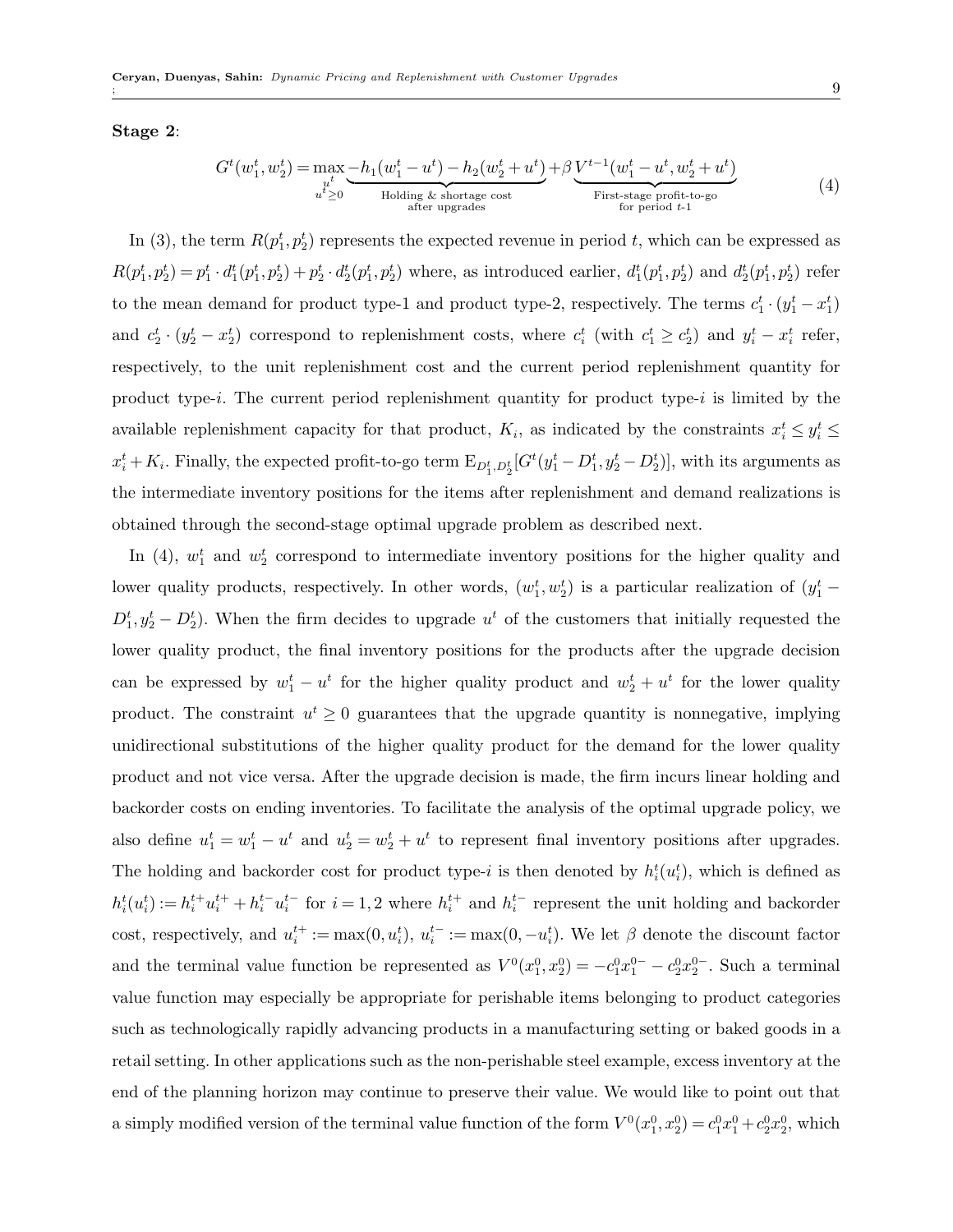rewards (penalizes) any excess (shortage) based on the replenishment cost would also preserve all our results.

Before we proceed to our discussion of the optimal policy structure, we would like to make two remarks regarding our formulation for the second-stage upgrade decision given in (4). First, we allow for upgrades even if both products have positive intermediate inventories, which can indeed be optimal in the presence of capacity limitations as we will discuss following the structural results on the optimal policy. Second, our formulation permits any unsatisfied outstanding demand for product type-2 from earlier periods to be eligible for upgrades.

## 4. Structure of the Optimal Pricing, Replenishment and Upgrade Policy

In order to characterize the structure of the optimal policy in period  $t$ , we first focus on the secondstage upgrade problem and describe the optimal upgrade policy. By incorporating this optimal upgrade policy, we then proceed to show the structure of the optimal production and pricing decisions for the first stage. Throughout the paper, we use 'increasing' and 'decreasing' in their weak sense, i.e., non-decreasing and non-increasing, respectively. Where applicable, we will denote strict monotonicities by the terms 'strictly increasing' and 'strictly decreasing'.

#### 4.1. Optimal Customer Upgrade Policy

Consider any intermediate inventory position  $(w_1^t, w_2^t)$  in the beginning of the second-stage upgrade problem. As described earlier in the problem formulation, this intermediate inventory position reflects the inventory of each product after it is augmented by the current period production quantity and depleted by the current period observed demand. We introduce and let  $w^t := w_1^t + w_2^t$ denote the total intermediate inventory position. The below result summarizes the structure of the optimal upgrade policy.

THEOREM 1. (Optimal Upgrade Policy) The optimal upgrade policy is defined by a protection level  $r^t(w^t)$  on the higher quality product. Specifically, it is optimal to upgrade  $u^t = (w_1^t - r^t(w^t))^+$ customers by satisfying their initial demand for the lower quality product by upgrading them to the higher quality product. Further,  $r^t(w^t)$  is increasing with respect to  $w^t$ , and  $r^t(w^t) - w^t$  is decreasing with respect to  $w^t$ .

Proof: Proofs of all results are provided in the Online Appendix.

Theorem 1 states that the main component of the optimal upgrade policy is a *protection level* on the higher quality product,  $r^t(w^t)$ , which depends on the intermediate inventory position of the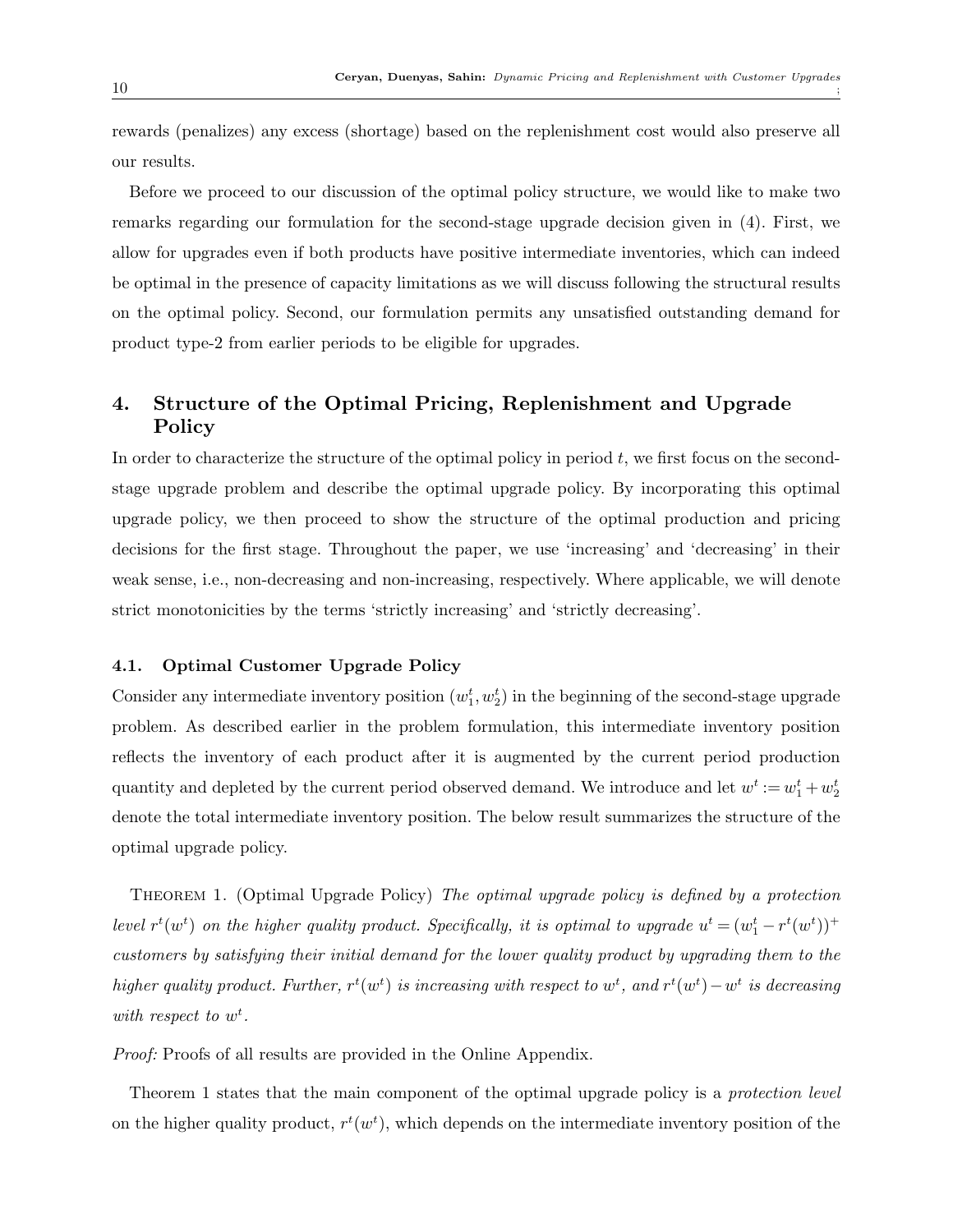products only through their sum,  $w<sup>t</sup>$ . This protection level on the higher quality product increases with the total intermediate inventory level  $w<sup>t</sup>$ , but this increase is at most as much as the increase in  $w^t$  itself.

We would like to note that upgrades may occur even if the inventory position of the higher quality product is negative. In this context, an upgrade indicates that the demand will be satisfied through a higher quality product in future periods. In other words, a customer currently in the backlog of the lower quality product may be offered a place in the backlog of the higher quality product instead if it is more profitable for the firm to do so, e.g., in instances for which the firm can clear the higher quality backlog more quickly than the lower quality backlog. Our model thus allows for more flexibility in the firm's upgrade decision, as when such a shift is not profitable for the firm, it still has the option not to upgrade any customers. Another interesting point is that when the intermediate inventory positions  $w_1^t$  and  $w_2^t$  are both positive and both products require replenishments in the subsequent period facing no capacity limitations, upgrades will not occur provided that  $h_1^+ - h_2^+ < \beta(c_1 - c_2)$  in a stationary parameter setting, i.e., the benefit of an upgrade in terms of the current savings in holding costs is lower than the discounted replenishment cost increase in the subsequent period. (A common convention in the literature is to consider the unit holding cost as a fraction of the purchase/replenishment cost, i.e.,  $h_i^+ = \alpha c_i$  for some  $0 < \alpha < 1$ . Consequently, as long as the fraction  $\alpha$  is less than the per period discount factor  $\beta$ , which is almost guaranteed in most practical settings, the firm will not upgrade if both products have positive inventory.) However, as our formulation in (4) allows and Theorem 1 implies, offering upgrades even if both products have positive intermediate inventories can be optimal when there are capacity limitations. That is, even if the lower quality product has positive intermediate inventory, offering upgrades in the current period may be more profitable for the firm compared to starting the next period in a less favorable inventory position requiring stronger price adjustments due to limited replenishment capacity. Our results in the next section will show the role capacity limitation plays in restricting replenishment of a product up to a desired inventory level and its consequences on pricing.

## 4.2. Optimal Replenishment Policy

Having characterized the second-stage optimal upgrade policy in period  $t$  for any particular intermediate inventory position, we now turn our attention to the first-stage pricing and replenishment decisions at the beginning of period t. The pricing and replenishment decisions are made simultaneously and their derivation is through a joint analysis. For expositional clarity though, we present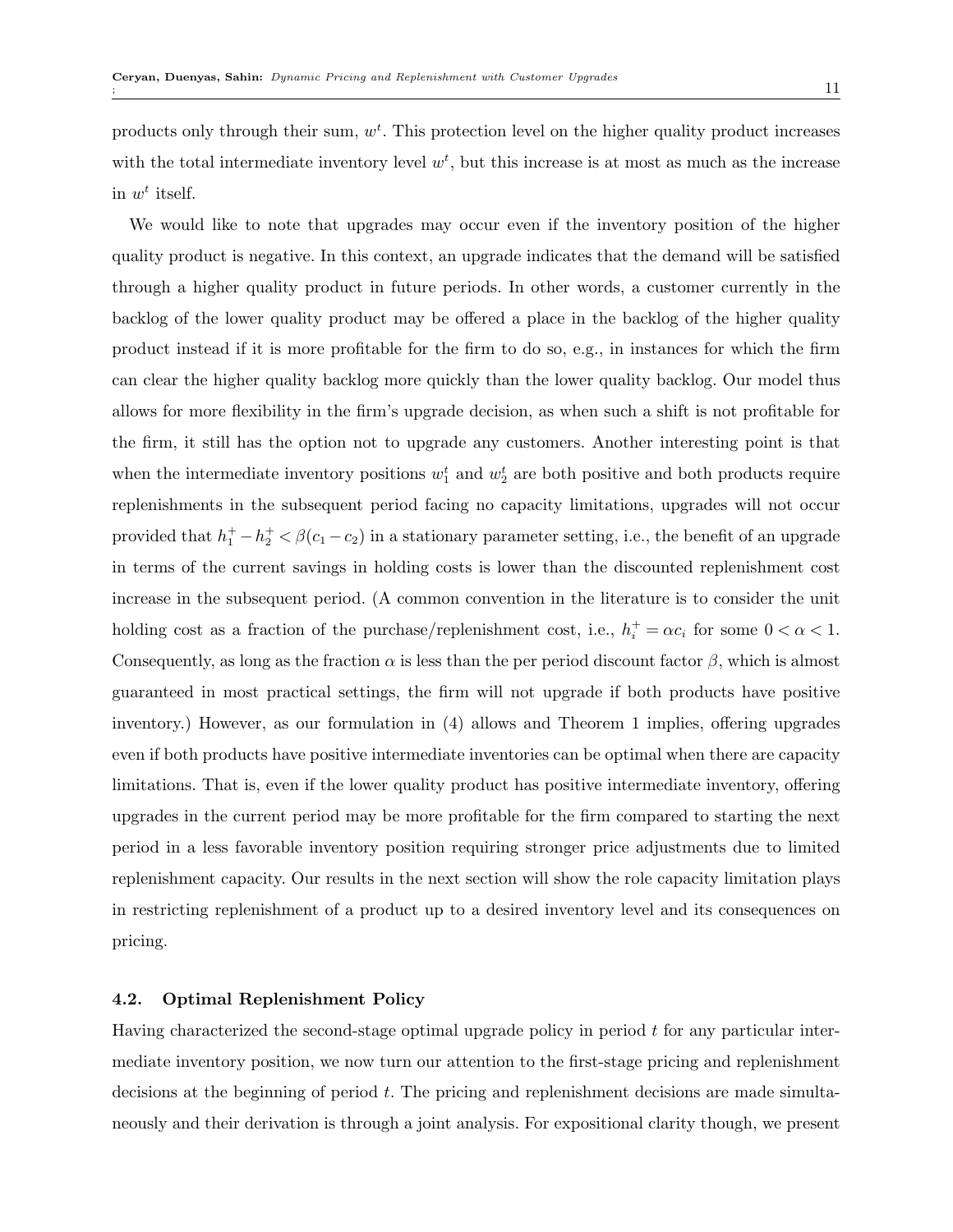

Figure 1 Optimal replenishment policy structure

the structures of the replenishment and pricing policies separately, starting with the optimal replenishment policy that is described by Theorem 2 below.

THEOREM 2. (Optimal Replenishment Policy) For  $i, j = 1, 2, j \neq i$ , the optimal replenishment policy for product type-i is defined by a partially decoupled state-dependent base-stock level  $y_i^{*t}(x_j^t)$ . For any starting inventory pair  $(x_1^t, x_2^t)$ , it is optimal to replenish  $\min((y_i^{*t}(x_j^t) - x_i^t)^+, K_i)$  units of product type-i. Further, let  $(x_1^{\circ t}, x_2^{\circ t})$  be defined such that  $x_1^{\circ t} = y_1^{*t}(x_2^{\circ t})$  and  $x_2^{\circ t} = y_2^{*t}(x_1^{\circ t})$ . Then, the base-stock level for each product type-i,  $y_i^{*t}(x_j^t)$ , is independent of the inventory of the other product,  $x_j^t$ , for  $x_j^{0t} - K_j < x_j^t \leq x_j^{0t}$ , and strictly decreasing with the inventory of the other product,  $x_j^t$ , otherwise.

As indicated by Theorem 2, the replenishment decision for each product follows a modified statedependent base-stock policy, where the base-stock level for product type-i,  $y_i^{*t}(x_j^t)$ , is a function of the inventory level of the other product,  $x_j^t$ . No replenishment takes place for a product if its inventory level is above its current period base-stock, i.e., if  $x_i^t \geq y_i^{*t}(x_j^t)$ . If a product requires replenishment, its inventory is brought up to its base-stock level  $y_i^{*t}(x_j^t)$  if its capacity  $K_i$  permits. Otherwise, if its capacity is limiting, the product is replenished by the full extent of its capacity.

Figure 1 conceptually illustrates the structure of the optimal replenishment policy given in Theorem 2. The initial inventory state space is collectively partitioned into nine regions based on whether i) each product type-i already has sufficient inventory, i.e.,  $x_i^t \geq y_i^{*t}(x_j^t)$ , ii) is understocked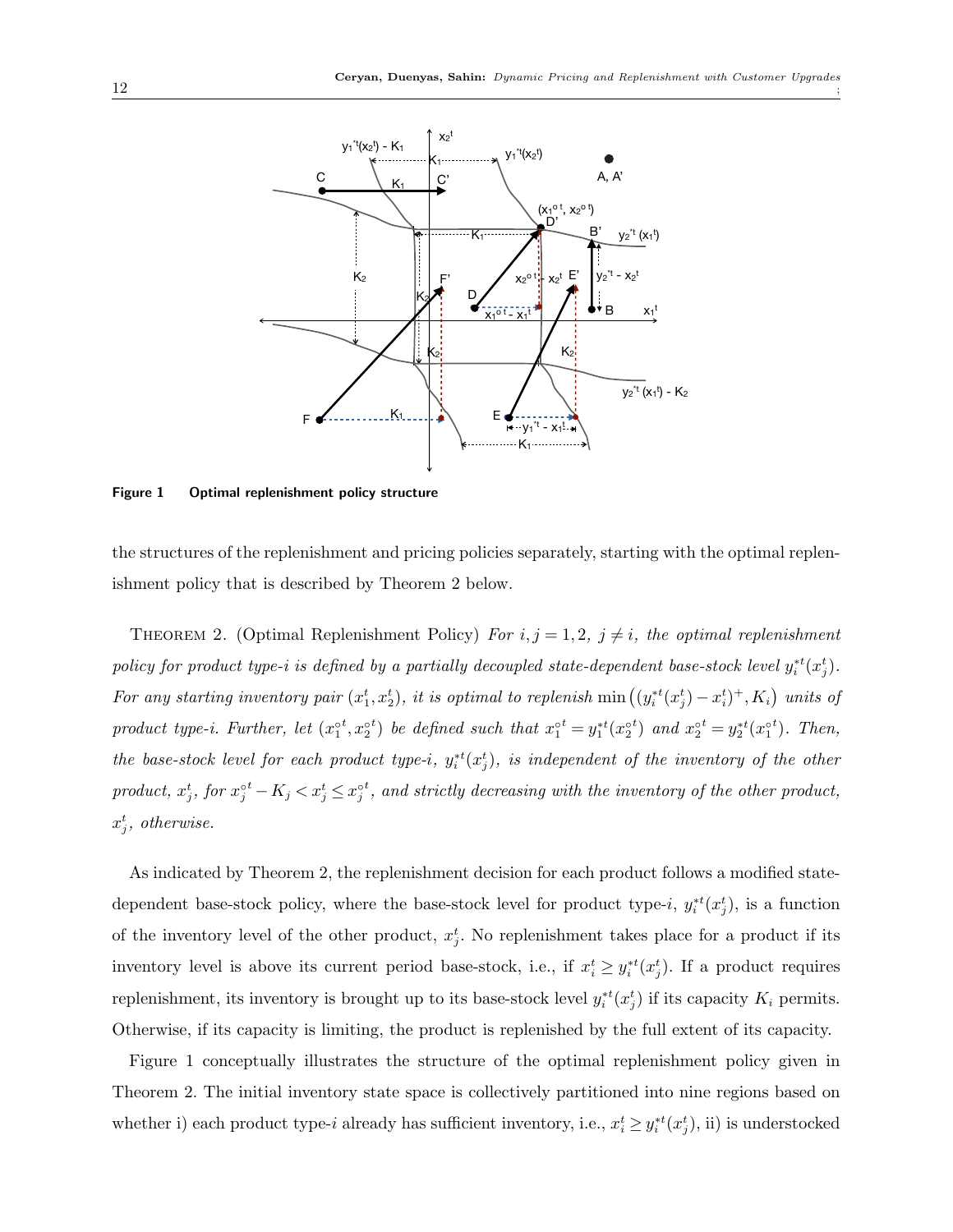yet the capacity is adequate to bring its inventory to its base-stock level, i.e.,  $y_i^{*t}(x_j^t) - K_i \leq x_i^t$  $y_i^{*t}(x_j^t)$ , or iii) is understocked and its limited capacity prevents the firm from replenishing it up to the desired base-stock level, i.e.,  $x_i^t < y_i^{*t}(x_j^t) - K_i$ . As the structure of the replenishment decisions for three of these regions can be symmetrically described, we only exemplify and highlight six distinct cases. Initial inventory positions labeled A-F, with their corresponding inventory positions after replenishment indicated by the prime symbol  $(')$ , exemplify these six distinct cases:  $(A)$ neither product is replenished, (B) only one product (type-2) is replenished through adequate capacity to its base-stock level,  $(C)$  only one product (type-1) is replenished by the full extent of its available capacity, (D) both products are replenished through their adequate capacities up to their base-stock levels, (E) one product (type-1) is replenished up to its base-stock level and the other product (type-2) is replenished by the full extent of its available capacity, and (F) both products are replenished by the full extent of their available capacities.

Notice in Figure 1 case (D) that, for  $x_2^{\circ t} - K_2 < x_2^t \le x_2^{\circ t}$ , the base-stock level for product type-1,  $y_1^{*t}(x_2^t)$ , is independent of  $x_2^t$  and equals  $x_1^{\circ t}$ . Similarly, the base-stock level for product type-2 is independent of  $x_1^t$  and equals  $x_2^{\circ t}$  for  $x_1^{\circ t} - K_1 < x_1^t \le x_1^{\circ t}$ . If on the other hand, product type-2 is understocked such that its available capacity is not sufficient to bring its inventory to its desired base-stock level as in case (E), then the base-stock level for product type-1 will be higher than the independent base-stock level  $x_1^{\circ t}$  and will increase further as the starting inventory level of the product type-2 decreases. Similarly, when product type-2 requires no further replenishment, the base-stock level for product type-1 is less than  $x_1^{\circ t}$  and decreases further as the starting inventory level of product type-2 increases.

There are two drivers that contribute to a higher base-stock level for product type-1 when the inventory position of product type-2 is low. First, when the firm has fewer inventories for the lower quality type-2 product, it will be more likely to offer upgrades once demand is realized. Hence, the overall requirement on the amount of the higher quality type-1 product will be larger, increasing its base-stock level. Second, due to the substitutable nature of the products and as we will see next, the firm may also choose to alter the prices to shift more demand from the lower quality product to the higher quality product, thereby further increasing the quantity needed of the higher quality product. Similar reasoning applies for the monotonicity of the base-stock level for product type-2.

#### 4.3. Optimal Pricing Policy

As we set forth in the model formulation, the firm selects prices for each product at the beginning of each period while simultaneously determining the replenishment decisions. This ex-ante choice of prices may partially shift demand from one product to the other as well as elevate or suppress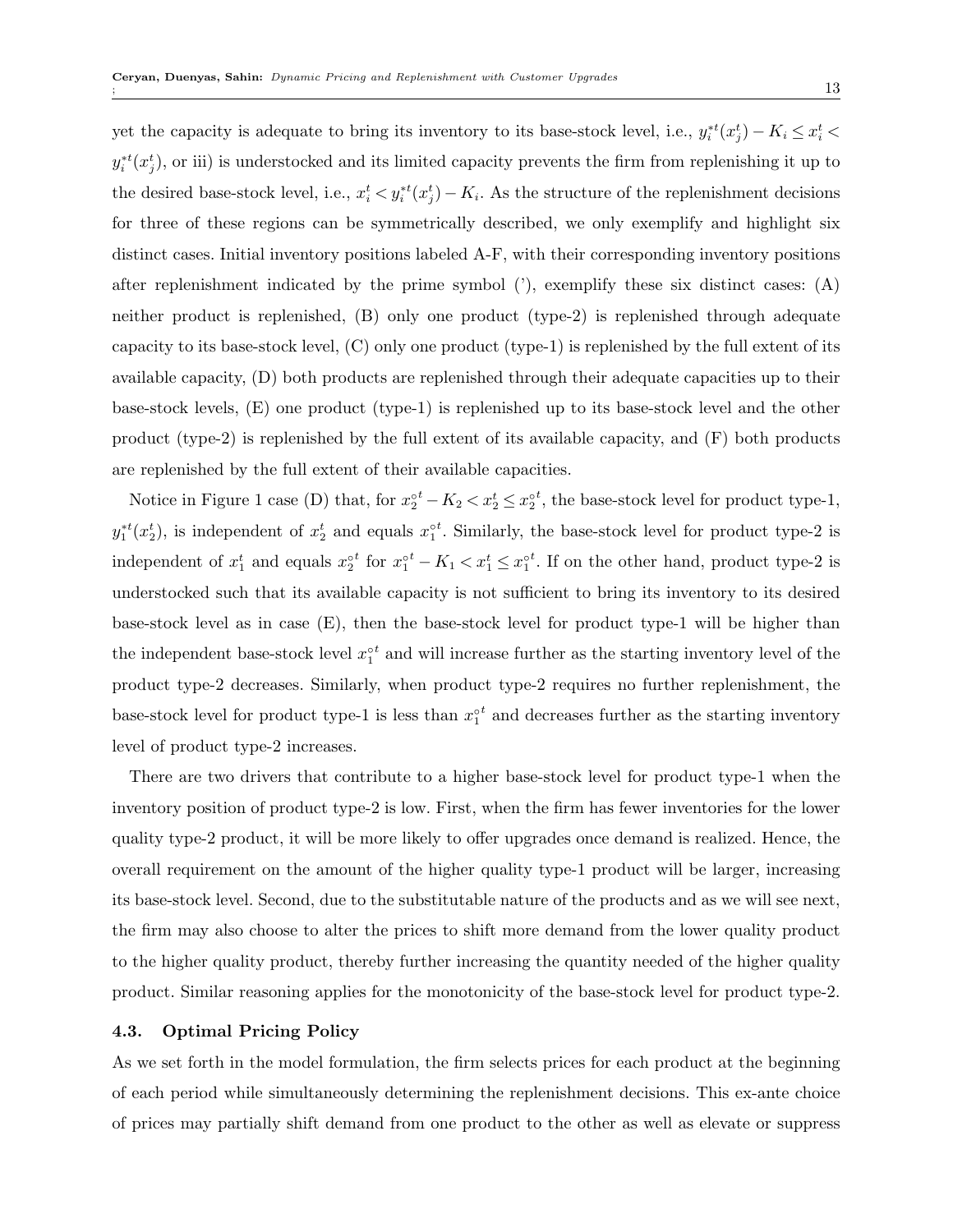demand for both products. While determining the prices, the firm takes into account the possibility of subsequent upgrades and this flexibility to realign demand through prices allows the firm to improve profits further than what would have been possible by solely relying on upgrades to mitigate inventory imbalances.

Our next focus is the characterization of the optimal pricing policy. To do so, we first introduce a 'list price' for each product for each period. The description of the optimal pricing policy is in reference to these list prices and requires the same state-space segmentation presented earlier for the replenishment policy.

THEOREM 3. (Optimal Pricing Policy) Let  $p_1^{\circ t} = \frac{\bar{p}(q_1 - \underline{q}) + \underline{p}(\bar{q} - q_1)}{2(\bar{q} - q)} + \frac{c_1^t}{2}$  and  $p_2^{\circ t} = \frac{\bar{p}(q_2 - \underline{q}) + \underline{p}(\bar{q} - q_2)}{2(\bar{q} - q)} + \frac{c_2^t}{2}$ denote the 'list price' in period t for product type-1 and product type-2, respectively.

For any initial inventory pair  $(x_1^t, x_2^t)$  at the beginning of period t with the corresponding basestock levels  $y_1^{*t}(x_2^t)$  and  $y_2^{*t}(x_1^t)$ , it is optimal to apply product type-i its list price, i.e.  $p_i^{*t}(x_1^t, x_2^t)$  =  $p_i^{ot}$ , if  $y_i^{*t}(x_j^t) - K_i \leq x_i^t \leq y_i^{*t}(x_j^t)$ , a discount, i.e.  $p_i^{*t}(x_1^t, x_2^t) < p_i^{ot}$ , if  $x_i^t > y_i^{*t}(x_j^t)$ , or a surcharge, *i.e.*,  $p_i^{*t}(x_1^t, x_2^t) > p_i^{\circ t}$  if otherwise  $(x_i^t < y_i^{*t}(x_j^t) - K_i)$ . Furthermore, the price of each product is decreasing with the inventory of either product.

Theorem 3 states that the optimal pricing policy for each product consists of applying list prices, price surcharges, or price discounts across nine subregions of the state-space segmentation (based on whether each product has inventory beyond its current-period desired base-stock level, has adequate capacity to reach its base-stock level, or faces capacity limitations, as described in Theorem 2 and illustrated in Figure 1). Specifically, when a product requires replenishment and its capacity is adequate, it is optimal to apply its list price. It is interesting to note that, while the quality levels of both products impact the demand for either product as described in the demand model given in (1) and (2), we find that the profit maximizing optimal list price for each product depends only on its own quality level in reference to the quality and price levels of the outside options. We provide a more comprehensive discussion on the impact of quality difference between the products in Section 5.2.

The list prices maximize the firm's expected revenue minus replenishment costs, i.e., its net revenue. Any initial inventory position that can guarantee the firm to replenish both units to their desired base-stock level allows the firm to price the products at their list prices in order to gain this highest net revenue. If the initial inventory position does not allow this, for example, when either product faces shortages and their capacity is not sufficient to bring their inventory to a desired level, then the firm needs to alter the prices and sacrifice its net revenue to prevent excessive shortage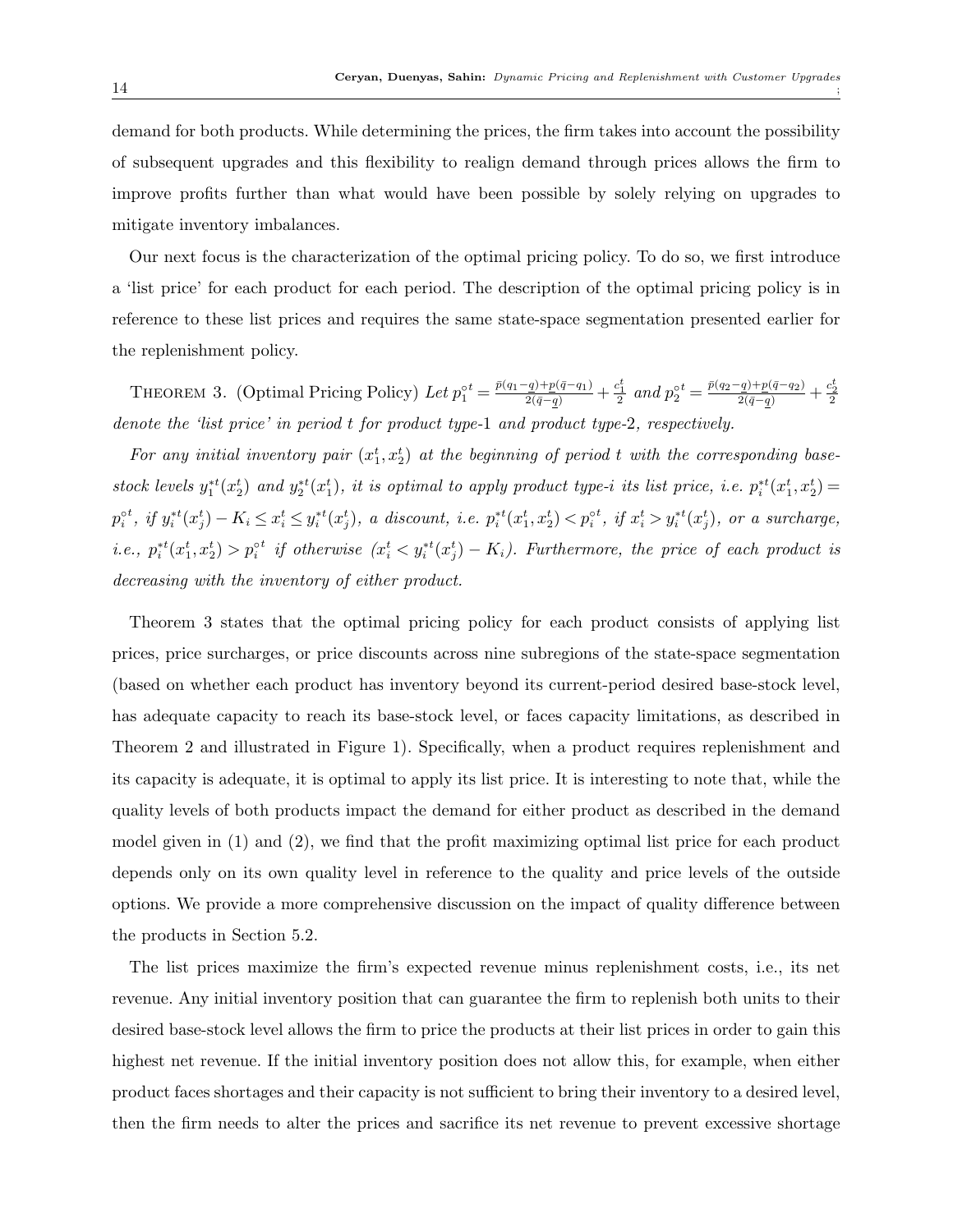costs that it would otherwise face. Hence, outside the list price region, a price surcharge is applied to a product if it experiences inventory shortages such that its capacity is not sufficient to bring its inventory to its desired base-stock level and the magnitude of the price surcharge gets smaller as the initial inventory level of either product is higher. Analogously, a price discount will be given to a product if it has inventory in excess of its current period base-stock level. The magnitude of the price discount gets larger as the initial inventory level of either product is higher.

A direct implication of the optimal pricing policy is that in situations where inventory for product type-1 is high while product type-2 inventory is inadequate, the firm will apply a surcharge to product type-2 to discourage some customers initially requesting product type-2 and instead prompt them to purchase product type-1. This demand realignment occurs even when the firm can also offer upgrades to some product type-2 customers in order to alleviate the inventory imbalance. Therefore, it is important to shed light on the interplay of product upgrades and pricing. Our next focus, and one of our main objectives in this paper, is precisely the identification of the impact of customer upgrades on the pricing and replenishment policy, which we discuss in the following.

## 5. Sensitivity of the Optimal Policy

In this section, we first provide insights into how offering customers product upgrades influences a firm's optimal pricing and replenishment decisions. Then, we study how the optimal policy changes with the degree of quality differentiation between products as well as with changes in replenishment costs.

## 5.1. Impact of Customer Upgrades on Pricing and Replenishment

Since prices are set at the beginning of each period and influence the demand over that period, the adjustment of prices may be thought of as enabling ex-ante price-driven partial product substitutions. In contrast, product upgrades are initiated after demand is realized and thus enable ex-post availability-driven one-way product substitutions. When considered jointly, it can be anticipated that the possibility of subsequent product upgrades has some impact on product price and replenishment decisions made in the beginning of a period. Specifically, one might conjecture that the option to offer upgrades might reduce the firm's reliance on the use of pricing to mitigate inventory imbalances. In this section, we show that this conjecture is indeed true by providing insights into how optimal prices and replenishment are affected by a firm's implementation of a product upgrade strategy.

To do so, we first introduce an extension to our model, in which the firm implements an upper limit on the amount of customers that it may subsequently upgrade. We let  $\bar{u}^t$  denote a current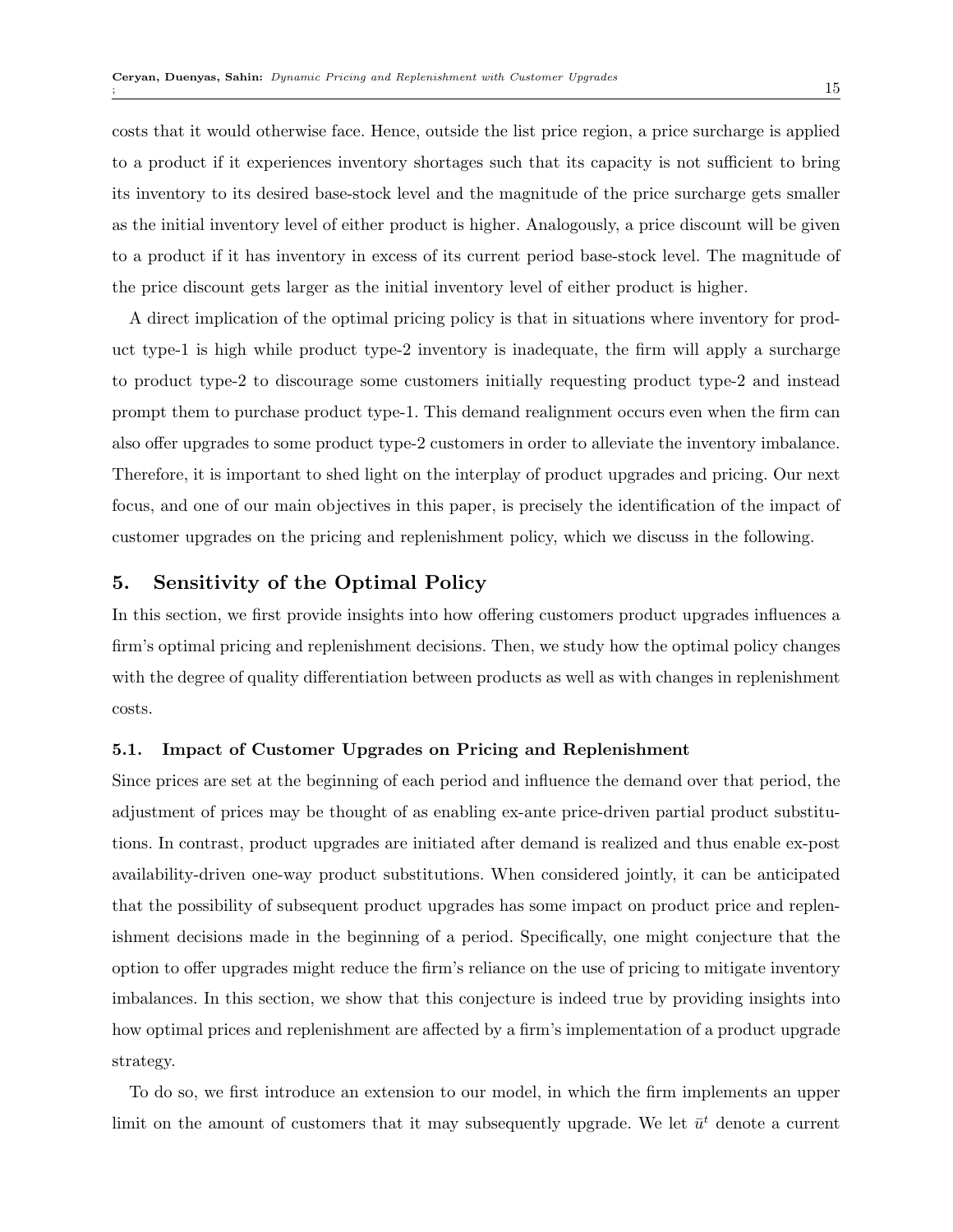period upgrade limit and modify the constraint  $u^t \geq 0$  in our original formulation in (4) to  $0 \leq$  $u^t \leq \bar{u}^t$ . At one extreme, when  $\bar{u}^t = 0$ , the problem reduces to a dynamic pricing and capacitated replenishment problem for two substitutable products without upgrades. At the other extreme, setting  $\bar{u}^t = \infty$  results in the original problem formulation we studied in the preceding section. Thus, the higher the level of  $\bar{u}^t$ , the greater flexibility the firm has to use upgrades as an ex-post substitution mechanism. We are interested in how higher levels of  $\bar{u}^t$  affect the pricing and thus the ex-ante product substitution.

For this setting, the optimal upgrade policy can now be stated as  $u^{t*} = \min((w_1^t - r^t(w^t))^+, \bar{u}^t)$ . We also note that all our preceding results, including the monotonicity of  $r^t(w^t)$  with respect to  $w<sup>t</sup>$ , and the structure of the optimal pricing and replenishment policies continue to hold in this extension.

Next, we explore analytically the sensitivity of the current period optimal pricing and replenishment decisions with respect to an increase in the upgrade limit,  $\bar{u}^t$ .

THEOREM 4. (Impact of Upgrades on Pricing and Replenishment) Suppose the upgrade limit for the second stage of period t,  $\bar{u}^t$ , increases. Then,

(a) the optimal price for the higher quality product in the beginning of period t increases and the optimal price for the lower quality product decreases,

(b) the base-stock level for the higher quality product increases, whereas the base-stock level for the lower quality product decreases.

The main highlight of Theorem 4 part (a) is that allowing more upgrades while managing shortages for the lower quality product leads the firm to select prices that are set further apart and that better protect the vertical differentiation between the products. To see why, consider a setting where the firm offers very limited upgrades. When it faces shortages for the lower quality product, it has only limited ability to mitigate this shortage through upgrades. Thus, the firm needs to rely more on pricing to alleviate the shortage. Through a price surcharge on the lower quality product, that may also be accompanied by a price discount on the higher quality product, it suppresses demand for the lower quality product and shifts some demand towards the higher quality product. We now contrast this with a setting where the firm allows more customers to be upgraded. With further upgrades allowed, the firm can now alleviate more of the shortage through upgrades and thus relies less on price changes. Consequently, it does not need to apply as large a price surcharge for the lower quality product or offer as deep a discount on the higher quality product, hence keeps the prices closer to the list prices.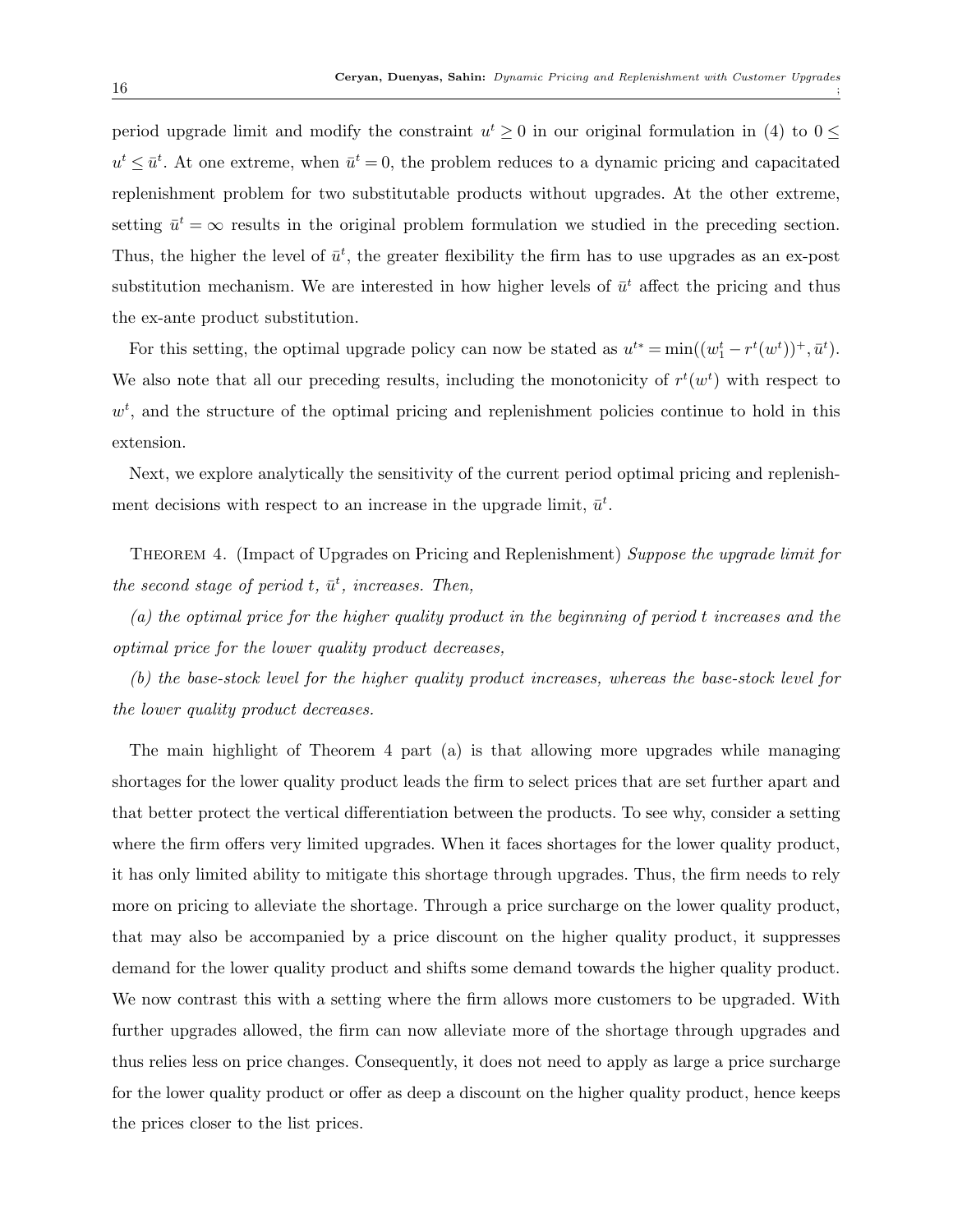Part (b) of Theorem 4 states that base-stock levels increase for the higher quality product and decrease for the lower quality product as more upgrades are allowed. This follows from the greater flexibility to satisfy unmet demand for the lower quality product through upgrades to the higher quality product. This result also extends the earlier similar finding by Pasternack and Drezner (1991) for a single-period setting with exogenous prices to a multi-period setting, in which the firm also selects optimal prices in each period.

## 5.2. Sensitivity to Quality Differentiation and Replenishment Cost Parameters

We now identify how the degree of quality differentiation between the products and the changes in replenishment costs influence the optimal policy. In the following, for expositional clarity and tractability, we limit our focus to changes in a single period and to initial inventory states for which the optimal policy is to apply list prices to both products and to replenish the products up to their base-stock levels.

We first study the impact of quality differentiation. The result below provides sensitivity results with respect to an increase in the quality level,  $q_i$ , of either product with the assumption that the outside option price p is low enough, in particular  $p \leq \left(\frac{q_2-q_1}{q_2-q_1}\right)$  $q_1 - q_2$  $\int_0^2 (c_1^t - c_2^t) + c_2^t.$ 

THEOREM 5. (Sensitivity to Quality Differential) Suppose the current-period quality level for product type-i,  $q_i$ , increases. Then, the optimal list-price and base-stock level for product type-i increases whereas the optimal base-stock level for product type-j  $(j \neq i)$  decreases with no change in its list price. Further, the expected number of customers subsequently receiving upgrades does not change with a change in only the current-period quality level  $q_i$ .

As one can observe through an immediate inspection of (1) and (2), an increase in the quality level of a product strengthens that product's demand and weakens the demand for the other product. Theorem 5 indicates that this strengthened demand prompts the firm to charge a higher price and increase the base stock level for a product in response to an increase in its quality. Consequently, a weakened demand for the other product causes its base-stock level to decrease. In other words, an increase in the quality differential between the products leads the firm to increase the base-stock level for the higher quality product, lower the base-stock level for the lower quality product and apply list prices that are further apart. (We would like to note that all results except that the base-stock level for the lower quality product is increasing in its own quality level continue to hold even when the outside option does not satisfy the condition stated above.) Interestingly, we also find that the resulting expected demands caused by any changes in the current period quality levels are fully compensated by adjustments in the base-stock levels, thus resulting in no change in the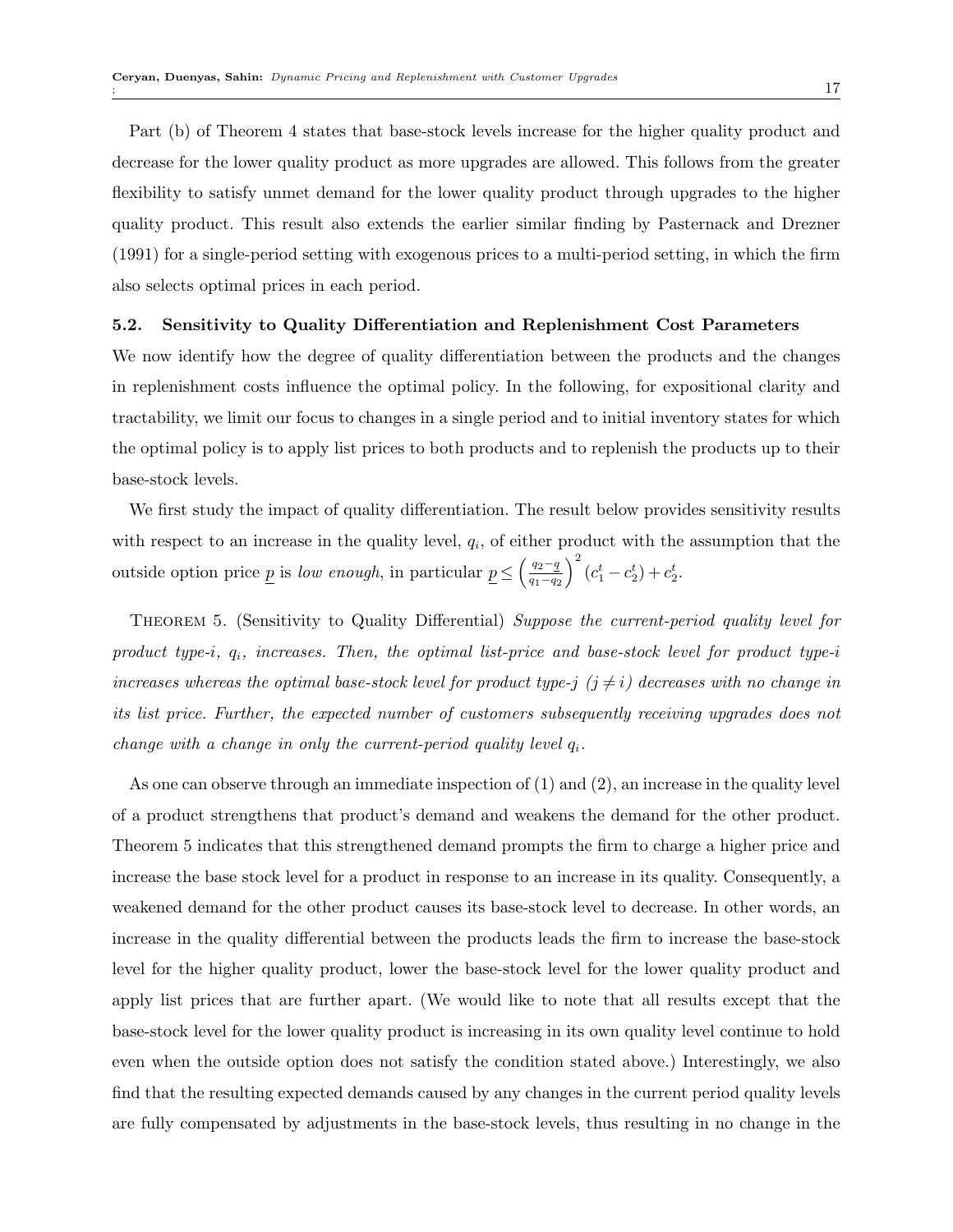expected number of customers that would subsequently receive upgrades. It is important to note that this result holds ceteris paribus, and that one might expect that a change in the quality levels would have cost consequences as well.

We consider how changes in the replenishment cost structure influences the optimal policy next. We explore (a) changes in each of the individual replenishment cost parameters  $c_i^t$ , and (b) a change in an underlying cost parameter  $c^t$ , such that  $c_1^t = \gamma c^t$  and  $c_2^t = c^t$  where  $\gamma > 1$  is a cost differential parameter. The latter setting is especially relevant for industries where replenishment cost of products with varying quality levels are heavily influenced by the price of an underlying component, such as the iron ore commodity price in steel manufacturing. (For other examples on how price fluctuations in commodity markets impact inventory policy, see Berling and Martinezde-Albeniz, 2011.) The following results summarize our findings.

#### THEOREM 6. (Sensitivity to Replenishment Cost Parameters)

(a) Suppose the current-period replenishment cost for product type-i,  $c_i^t$ , increases. Then, the optimal list price for product type-i increases whereas the list price for product type-j  $(j \neq i)$  does not change. The optimal base-stock level for product type-i decreases while the optimal base-stock level for product type-j increases. Further, the expected number of customers subsequently receiving upgrades decreases with  $c_1^t$  and increases with  $c_2^t$ .

(b) Let  $c_1^t = \gamma c^t$  and  $c_2^t = c^t$ , where  $\gamma > 1$ . Suppose the current period underlying cost  $c^t$  increases. Then, the optimal list price for both products increase where the increase in the list price for product type-1 is larger than that for product type-2. The optimal base-stock level for product type-1 decreases. For product type-2, there exists a critical replenishment cost differential threshold  $\gamma_r^t$ , such that the base-stock level for product type-2 decreases if  $\gamma < \gamma_r^t$  and increases if  $\gamma > \gamma_r^t$ . Further, there also exists a critical cost differential threshold  $\gamma_u^t$  for upgrades, such that the expected number of customers subsequently receiving upgrades decreases with  $c^t$  if  $\gamma > \gamma_u^t$ .

Theorem 6 part (a) shows that the firm applies a higher price for a product when that product's replenishment cost increases, which in turn, decreases the expected demand for the product and increases the expected demand for the other product. Consequently, the firm selects a lower basestock level for the product experiencing the cost increase and increases the base-stock level for the other product. These optimal pricing and replenishment decisions lead the firm to offer fewer subsequent customer upgrades if the replenishment cost for the higher quality product increases and to offer more upgrades if the replenishment cost of the lower quality product increases. That is, when the higher quality product's cost increases, decreased availability of the higher quality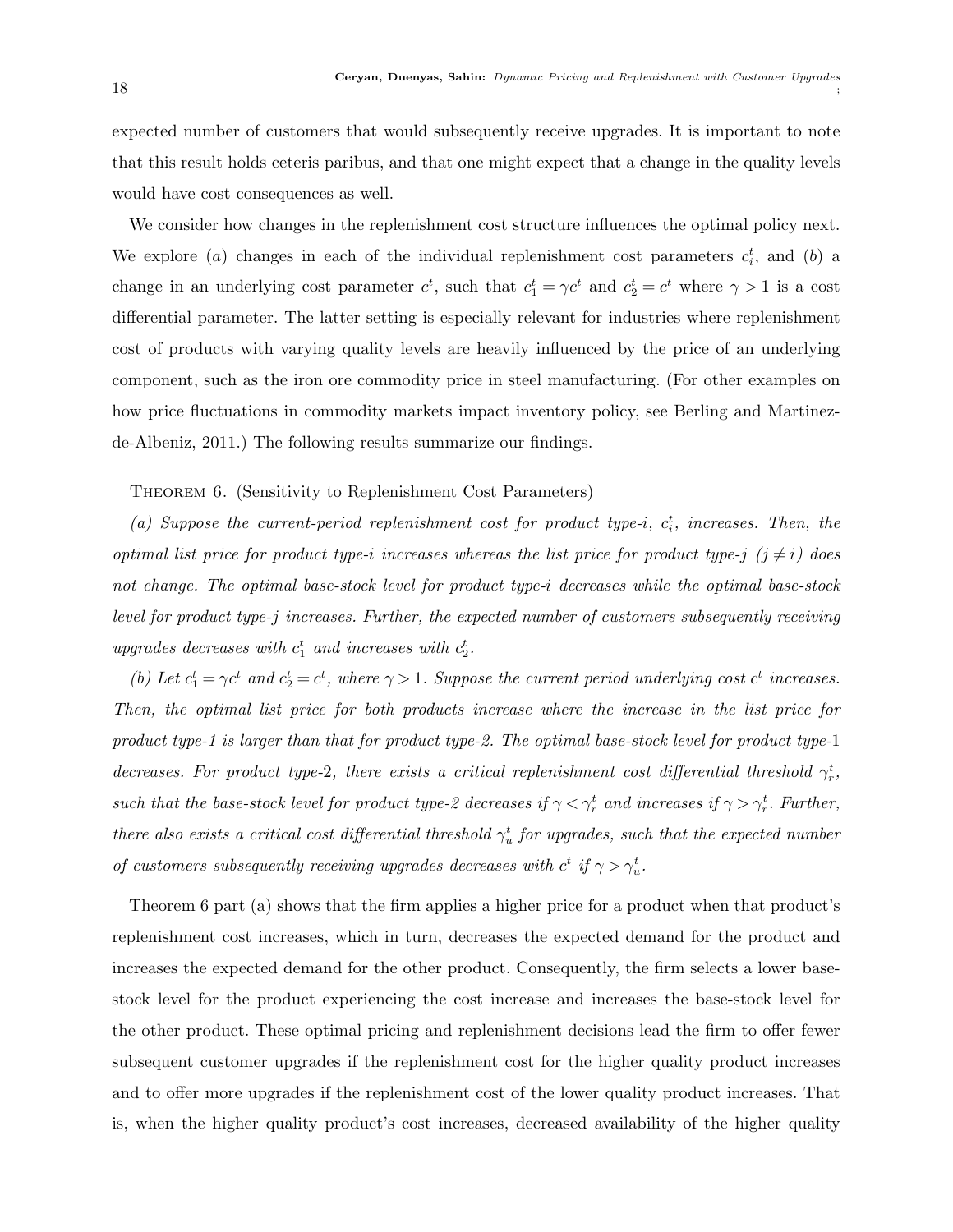product accompanied by an increased availability of the lower quality product necessitates fewer upgrades.

The results for the correlated replenishment cost structure we outline in Theorem 6 part (b) show that as an underlying cost increases, the optimal list price charged for both products increase. We also find that the optimal base-stock level for the higher quality product decreases. When the cost differential between products is low, the base-stock level for the lower quality product decreases as well. On the other hand, when the cost differential is substantially high, the firm prefers to rely less on upgrades and thus increases the base-stock level for the lower quality product.

As the preceding two results in this section correspond to the list price region, we also would like to comment on how optimal prices are influenced by the quality differentiation and replenishment costs beyond this region. Through numerical tests, and as an example, we observe that an increase in the quality of the lower quality product continues to result in an increase in its own price beyond the list price region as well. Even though the price of the higher quality product remained constant in the list price region, we observe that it weakly decreases outside this region. Regarding sensitivity with respect to the replenishment costs, numerical studies indicate that both prices weakly increase beyond the list price region when (1) the replenishment costs are independent and either one of them increases, or (2) the replenishment costs are correlated and an underlying replenishment cost driving the replenishment costs for both products increases.

## 6. Numerical Study

In the following, we first numerically demonstrate the value obtained by being able to offer product upgrades instead of just being able to adjust prices. We then look into the impact of demand correlation between the higher and lower quality products. Finally, we describe a heuristic policy that can be computed efficiently and test its performance against the optimal policy.

#### 6.1. Value of Upgrades

As a follow up to our findings regarding the impact of upgrades on the optimal policy, we now evaluate the implications of upgrades on a firm's profit. To do so, we numerically compute the optimal profit obtained with and without upgrades and compare the two profit values to evaluate the profit improvement through offering upgrades. We represent our findings utilizing a problem in which the quality levels for the higher and lower quality products are  $q_1 = 1$  and  $q_2 = 0.7$ . We normalize the quality and price pairs for the outside options for a simpler representation of the demand-price model similar to the one considered by Mantin et al. (2014). Specifically, we let  $q = 0$ ,  $p = 0$ , and assume  $\bar{q}$  and  $\bar{p}$  large such that  $\bar{q} >> q_1$  and  $\bar{p} >> p_1$  for any possible  $p_1$  and that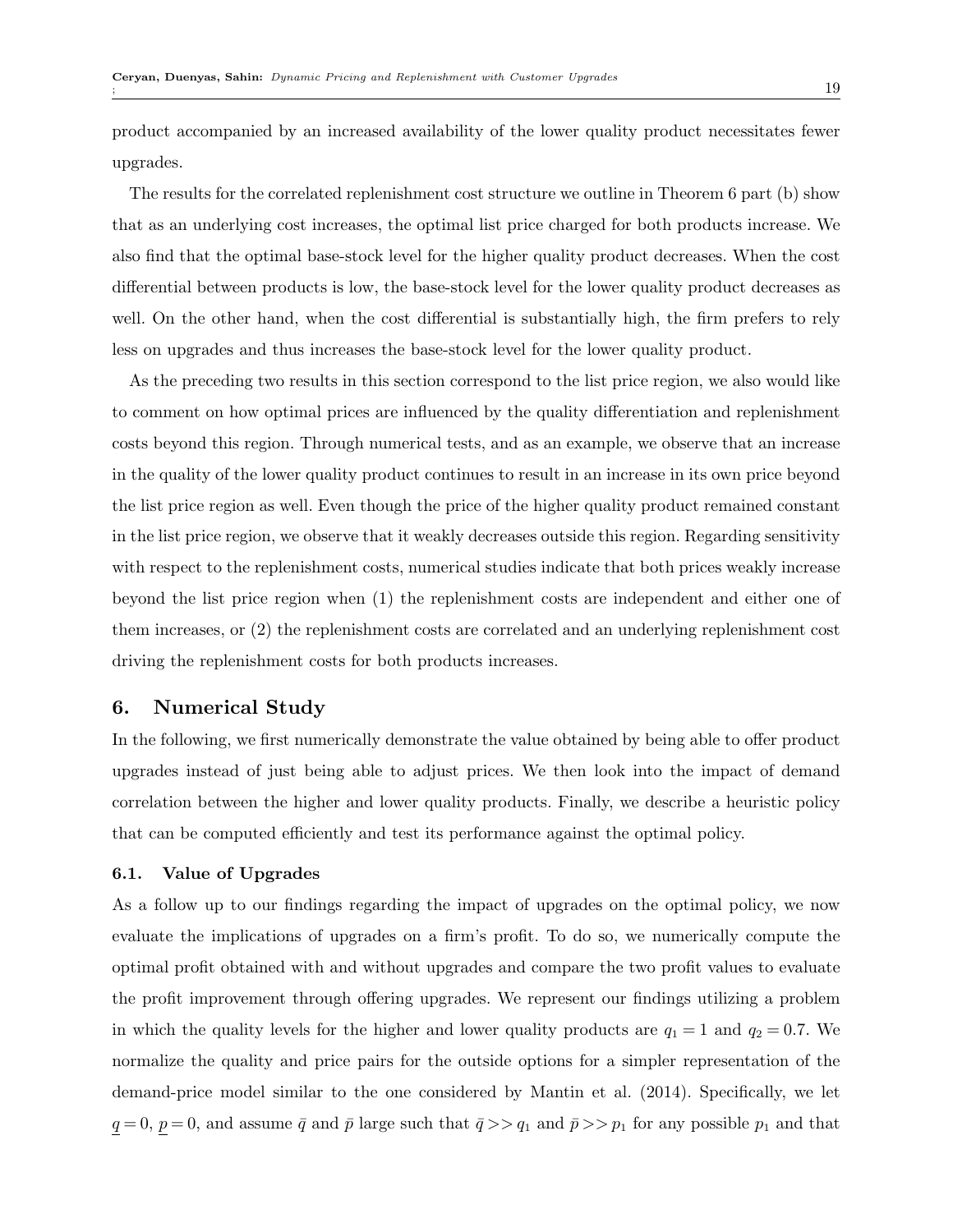$\bar{p}/\bar{q} = \bar{v}$ . We let the valuation upper bound  $\bar{v} = 100$  and the distribution density  $\delta = 0.2$ . Regarding the cost parameters, we assume replenishment costs as  $c_1 = 40$  and  $c_2 = 20$ , and the holding and backorder costs as  $h_i^+ = 0.5c_i$  and  $h_i^- = 4h_i^+$  for  $i = 1, 2$ . We set replenishment capacities at  $K_1 = 5$ and  $K_2 = 6$ . We set the demand uncertainty to be uniformly distributed in the range  $[-\epsilon, \epsilon]$  with  $\epsilon = 2$ . (As a side note, these parameters lead to list prices of 70 and 45 for the higher and lower quality products, corresponding to list price demands to be uniformly distributed on [1.3, 5.3] and [1.8, 5.8], respectively.) Finally, we assume a discount rate  $\beta = 0.8$  and set the horizon length as  $T = 5$ .

In the following, we first vary the holding and shortage costs and the uncertainty range in order to gain insights into how these parameters influence the additional profit gained through upgrades. Then, we will comment on a secondary set of parameters where the products have closer quality levels and replenishment costs. For each parameter set, we compute the optimal profit starting from a range of 25 initial inventory positions corresponding to  $x_1 = \{-2, -1, 0, 1, 2\}$  and  $x_2 = \{-2, -1, 0, 1, 2\}$ . The profit values reported in Table 1 for each parameter set correspond to the average profit across the range of the starting inventory positions. Table 1 indicates that the benefit of being able to offer upgrades can be substantial. The parameters we have tested for these particular instances resulted in profit improvements between 2.9% and 17.2%. Cases 1,2, and 3 indicate that the value of upgrades increases when an upgrade helps the firm avoid incurring expensive holding cost for the higher quality item. Comparing cases 4, 1 and 5 indicates that as the holding cost for the lower quality item increases, the value of being able to offer upgrades also increases. This is due to the fact that when faced with higher holding cost, a firm that can offer upgrades can reduce the replenishment level for the lower quality product and rely more

|                |         |         |         |         |                | Optimal profit   | Optimal profit | $%$ Profit  |
|----------------|---------|---------|---------|---------|----------------|------------------|----------------|-------------|
| Case           | $h_1^+$ | $h_2^+$ | $h_1^-$ | $h_2^-$ | $\epsilon$     | without upgrades | with upgrades  | improvement |
| 1              | 20      | 10      | 80      | 40      | $\overline{2}$ | 412.6            | 440.5          | 6.8         |
| $\overline{2}$ | 10      | 10      | 80      | 40      | $\overline{2}$ | 453.0            | 482.0          | 6.4         |
| 3              | 30      | 10      | 80      | 40      | $\overline{2}$ | 372.4            | 420.6          | 13.5        |
| 4              | 20      | 5       | 80      | 40      | $\overline{2}$ | 432.7            | 449.7          | 4.3         |
| $\overline{5}$ | 20      | 15      | 80      | 40      | $\overline{2}$ | 392.7            | 428.4          | 9.4         |
| 6              | 20      | 10      | 40      | 40      | $\overline{2}$ | 454.1            | 467.7          | 2.9         |
| 7              | 20      | 10      | 120     | 40      | $\overline{2}$ | 385.8            | 428.7          | 11.4        |
| 8              | 20      | 10      | 80      | 20      | $\overline{2}$ | 433.5            | 462.8          | 7.4         |
| 9              | 20      | 10      | 80      | 50      | $\overline{2}$ | 405.7            | 428.8          | 5.7         |
| 10             | 20      | 10      | 80      | 60      | $\overline{2}$ | 399.0            | 424.2          | 6.3         |
| 11             | 20      | 10      | 80      | 40      | 1              | 513.9            | 538.2          | 4.7         |
| 12             | 20      | 10      | 80      | 40      | 3              | 298.6            | 350.1          | 17.2        |

Table 1 Value of upgrades across various holding and shortage costs and uncertainty levels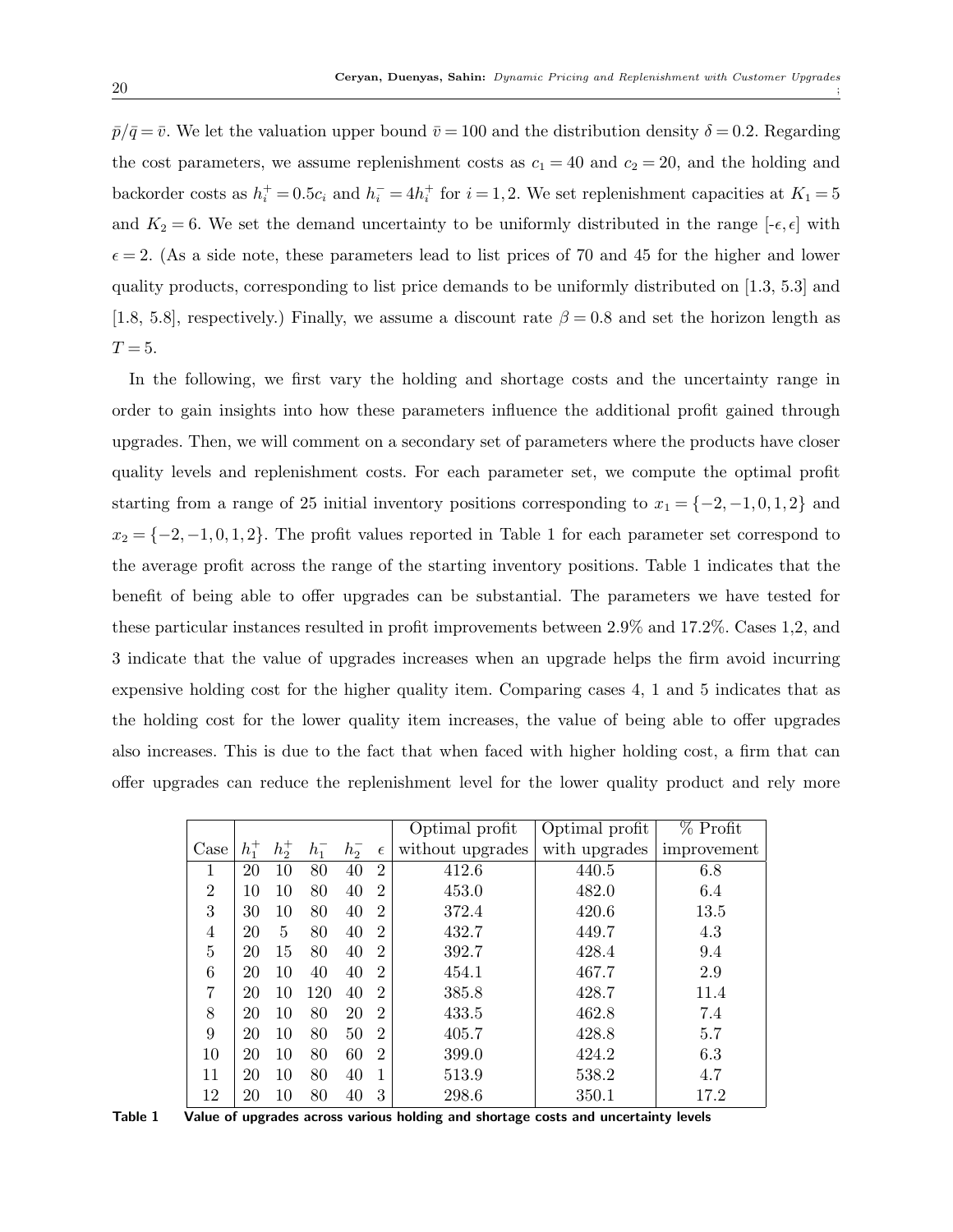on upgrades. In a similar fashion, cases 6, 1, and 7 demonstrate that a higher shortage cost for the higher quality product also improves the relative value of upgrades as it prompts the firm to increase the replenishment level for the higher quality product and in turn increase its availability for a possible upgrade. Our numerical test also indicates that the value of upgrades may increase or decrease with the shortage cost for the lower quality product. Lastly, as can be expected and observed in Cases 11, 1, and 12, the relative value of upgrades increases when demand uncertainty is higher. The parameter sets we test where the products' quality levels and replenishment costs are closer to each other also resulted in a significant benefit through upgrades. For example, upgrades for an instance with  $q_1 = 1$ ,  $q_2 = 0.9$ ,  $c_1 = 30$ , and  $c_2 = 24$  while all other parameters remain as previously set raises the optimal profit from 620.4 to 667.4, thus improving the profit by 7.6%. This is due to the fact that when the two products cost roughly the same, upgrading customers from one to the other does not result in a significant cost to the firm while giving it significant flexibility.

## 6.2. Impact of Demand Correlation

Various circumstances may lead to correlations between the demand for the higher quality product and the demand for the lower quality product. For example, a rapid economic growth (or downturn) may lead to an increase (or decrease) in the demand for both high quality and low quality steel, indicating positive demand correlation. On the other hand, items that exhibit a higher degree of substitutability may also likely result in negatively correlated demand uncertainties. Hence, it is important to highlight how potential demand correlations impact the firm's decisions and the benefits it receives from offering upgrades.

To examine the impact of correlation, we consider five problem instances where the correlation coefficient between the demand for the two different product types, denoted by  $\rho$ , ranges from -1 to 1 with increments of 0.5 and solve the stochastic dynamic program described in (3) - (4) for each of these instances. We then record the optimal pricing, replenishment, and upgrade decisions, as well as the optimal value function over the planning horizon. To gain further insights, we also generate and examine sample paths that follow the corresponding recorded optimal policy. This numerical study allows us to explore whether the structure of the optimal policies prevail under various correlation instances. In addition, it also provides insights into how demand correlation impacts the value of upgrades. To shed light on the optimal policy structure in the presence of demand correlation, we consider a problem instance similar to the once described previously with parameters set as  $q_1 = 1, q_2 = 0.6, \bar{v} = 100, \delta = 0.2, c_1 = 50, c_2 = 20, h_i^+ = 0.25c_i$  and  $h_i^- = 4h_i^+$  for  $i = 1, 2, K_1 = 4$  and  $K_2 = 5$ . We again set the demand uncertainty to be uniformly distributed in the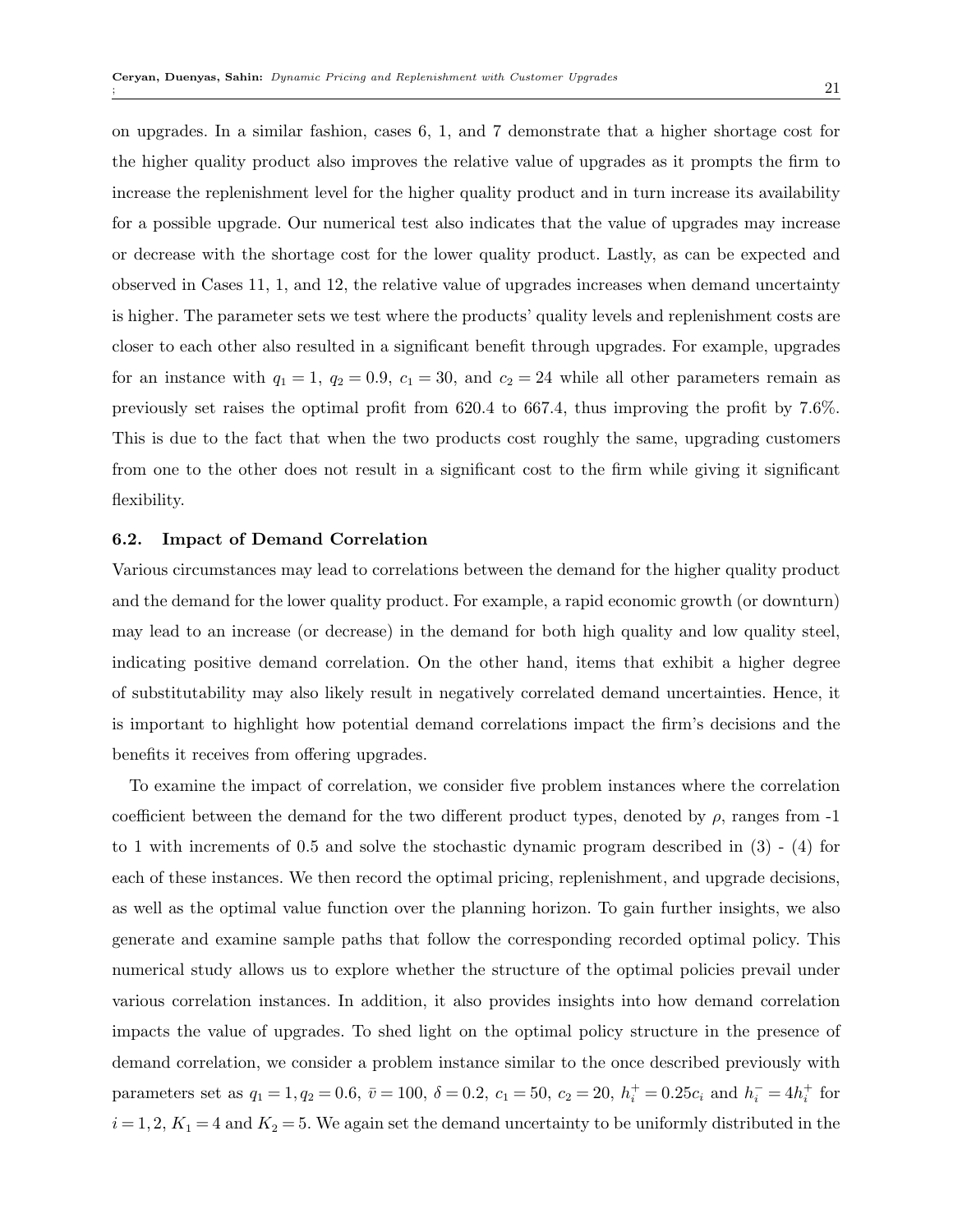

Figure 2 Histograms for the proportion of demand for the lower quality product that is met through upgrades across the planning horizon for instances where the demands for the two types of products are (a) perfectly positively correlated,  $\rho = 1$ , (b) moderately positively correlated,  $\rho = 0.5$ , (c) independent, (d) moderately negatively correlated,  $\rho = -0.5$ , and (e) perfectly negatively correlated,  $\rho = -1$ .

range [-2,2], assume a discount rate  $\beta = 0.8$ , and set the horizon length as  $T = 5$ . After recording the optimal policy over the 5-period horizon, and in order to address the impact of correlation on upgrades, we also run 10,000 sample paths for each problem instance starting with the initial state (0,0) and following the optimal policy thereafter.

Our numerical study suggests that the optimal policy structure for the correlated demand instances remain similar to the optimal policy structure derived for the independent demand instance. That is, the optimal pricing policy is defined by regions of list prices, price discounts, and price surcharges, the replenishment policy is of a modified base-stock type, and the upgrade policy follows a protection threshold on the higher quality product with similar monotonicities. (As an example, a visualization indicating the similarity of the pricing policy for the higher and lower quality products across different demand correlations can be found in the Online Appendix.)

Even though the policy structure remains similar, the nature of the demand correlation greatly influences how often the firm resorts to upgrades. Figure 2 displays the relative frequencies of the proportion of demand for the lower quality product that is met through upgrades across the planning horizon for five instances where demand uncertainties are (a) perfectly positively correlated,  $\rho = 1$ , (b) moderately positively correlated,  $\rho = 0.5$ , (c) independent, (d) moderately negatively correlated,  $\rho = -0.5$ , and (e) perfectly negatively correlated,  $\rho = -1$ . Whereas virtually none of the customers for the lower quality product receives an upgrade offer in the perfectly positive correlated case, an average of 6.7% of the overall demand for the lower quality product across the horizon receive an upgrade offer for the independent demand case and 11.9% receive upgrades if demands are perfectly negatively correlated. The direction of this finding is intuitive as upgrades are less likely to be utilized when both products have sufficient inventory or when both products face shortages, and more likely to be utilized when there is an inventory imbalance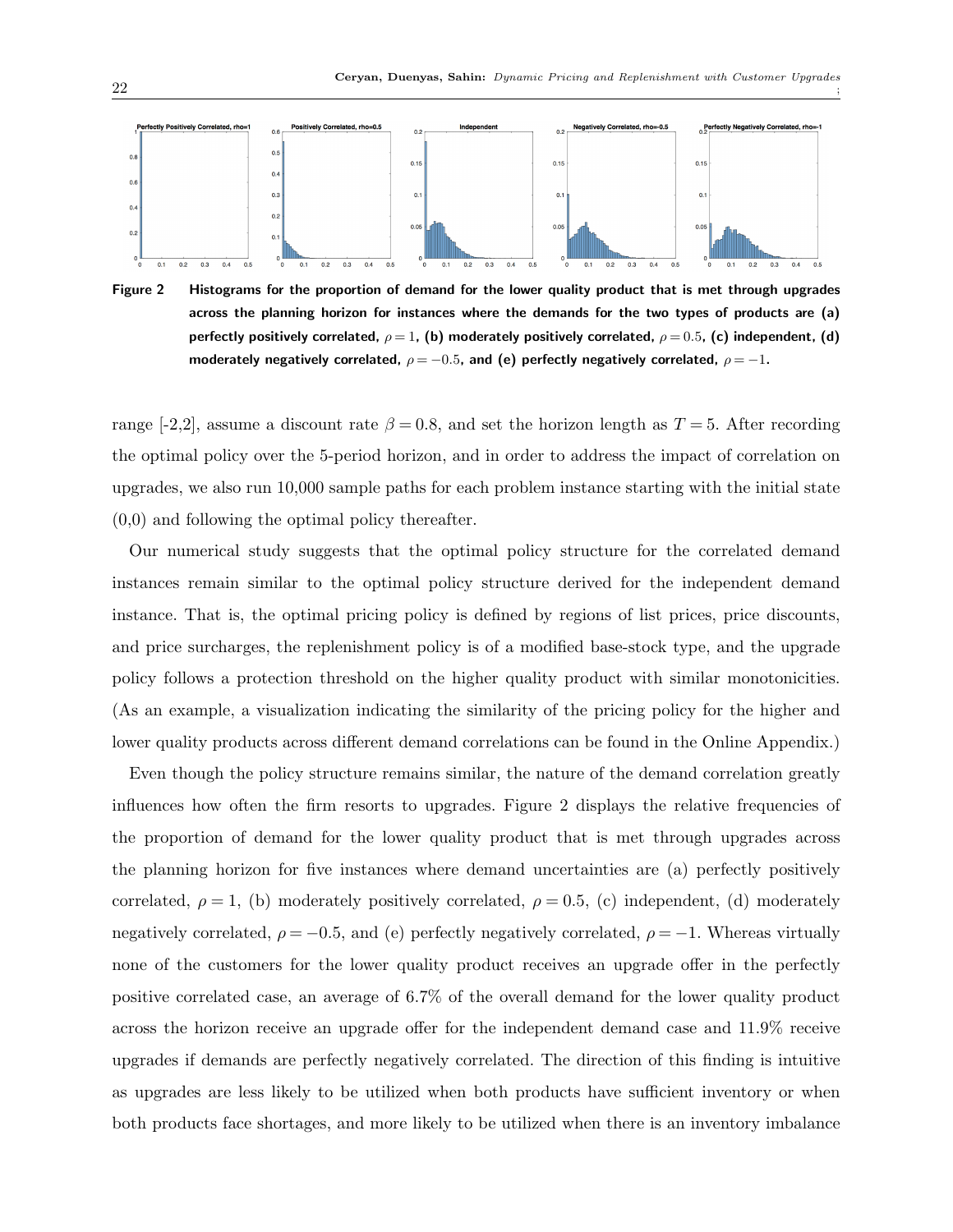between the products with the higher quality product having excess inventory and the low quality product facing a shortage.

Consequently, we find that the value of upgrades also increases when demands are negatively correlated. For example, based on the above parameters, when demand between the products are perfectly positively correlated, the optimal profit with and without upgrades are both 323.7, indicating no profit improvements due to upgrades being allowed. On the other extreme, when product demands are perfectly negatively correlated, upgrades improve the profits from 324.5 to 339.0, i.e., by 4.5%.

#### 6.3. A Heuristic Policy

As computing the optimal upgrade, replenishment and pricing policies require solving a two-stage, multi-period dynamic program, and is rather computationally expensive, we would like to consider a heuristic policy that utilizes insights gained through the optimal policy characterization. The starting point for the heuristic will be a reduced problem that mimics an unlimited capacity, stationary version of the problem to determine an initial set of base-stock levels for the products by taking upgrading into account. We then consider capacity limitations and make adjustments to the replenishment levels and prices accordingly.

Before we begin, we would like to comment on an observation for the stationary setting with no capacity limitations. Whenever both items need replenishment, the firm brings inventories back to base-stock levels and charges list prices. If the initial inventory of either product is higher than its base-stock level, it will take a number of transient periods until both inventories fall below their base-stock levels and the firm will apply this list price, base-stock policy thereafter. (See for example, Zhu and Thonemann, 2009). Therefore, in Step 1 of the heuristic, we determine the initial base-stock levels for infinite capacity based on the list prices  $p_1^{\circ}$  and  $p_2^{\circ}$  as given in Theorem 3 and let  $d_1^{\circ}$  and  $d_2^{\circ}$  represent the corresponding expected demand for the products. As a reminder for the notation, we let  $f_1(\epsilon_1)$  and  $f_2(\epsilon_2)$  denote zero-mean, independent probability density functions for the stochastic terms  $\epsilon_1$  and  $\epsilon_2$  in the price-demand relationships, with  $(\epsilon_1, \epsilon_2) \in \mathcal{E}^2$  where  $\mathcal{E}^2$  $[\epsilon_1, \bar{\epsilon_1}] \times [\epsilon_2, \bar{\epsilon_2}]$ . We also let  $F_1(\epsilon_1)$  and  $F_2(\epsilon_2)$  denote the corresponding cumulative distribution functions. We describe the heuristic for instances with  $h_1^+ + h_2^- \geq \beta(c_1 - c_2)$  first, followed by a description on modifications for instances with  $h_1^+ + h_2^- < \beta(c_1 - c_2)$ .

**Step 1.** We obtain an initial set of base-stock levels  $\hat{y}_1^{\circ}$  and  $\hat{y}_2^{\circ}$  considering a single-period reduced problem in which a firm with no capacity restrictions and no initial inventory determines optimal base-stock levels for two products with expected demands  $d_1^{\circ}$  and  $d_2^{\circ}$  by taking upgrading into account. Specifically, we consider the problem of minimizing a single-period expected cost function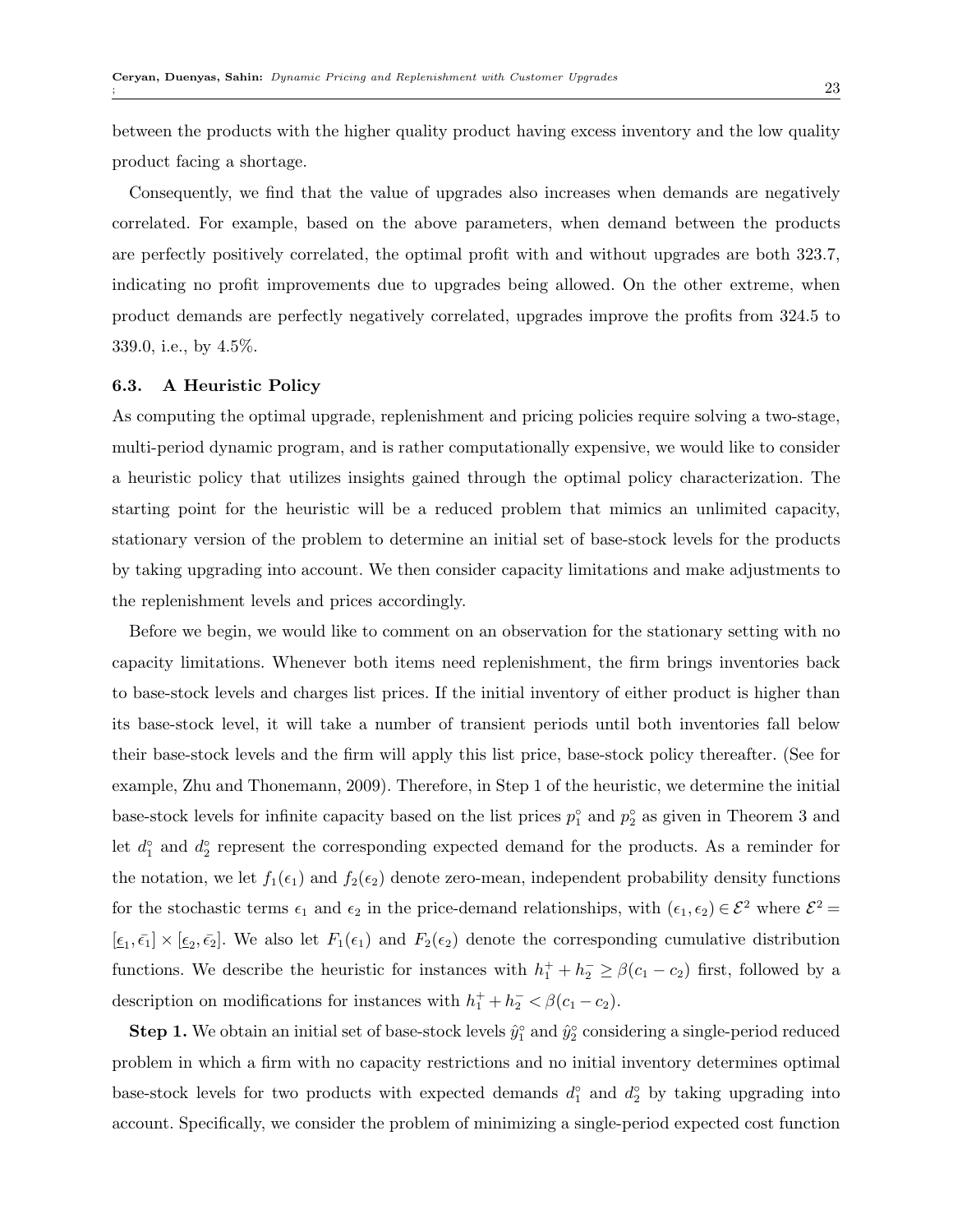$C(y_1, y_2)$  that consists of replenishment costs  $c_i$  per unit of product type-i, holding and shortage costs  $h_i^+$  and  $h_i^-$  after demand realization and any subsequent upgrades, and a discounted cost  $\beta c_i$ for any negative inventory (imitating the replacement cost to return to the original zero inventory position) or a reward  $-\beta c_i$  for any remaining positive inventory for product type-i,  $i = 1, 2$ . For brevity, we relegate the explicit representation of the objective function  $C(y_1, y_2)$  to the Online Appendix. The optimal base-stock levels for this reduced problem are obtained by simultaneously solving for  $\hat{y}_1^{\circ}$  and  $\hat{y}_2^{\circ}$  in the following:

$$
F_{1}(\hat{y}_{1}^{\circ} - d_{1}^{\circ}) = \frac{h_{1}^{-} - (1 - \beta)c_{1} + (h_{1}^{+} + h_{2}^{-} - \beta(c_{1} - c_{2})) \int_{\epsilon_{1}}^{\hat{y}_{1}^{\circ} - d_{1}^{\circ}} \left(1 - F_{2}(\hat{y}_{1}^{\circ} + \hat{y}_{2}^{\circ} - d_{1}^{\circ} - d_{2}^{\circ} - \epsilon_{1})\right) f_{1}(\epsilon_{1}) d\epsilon_{1}}{h_{1}^{+} + h_{1}^{-}}
$$
\n
$$
F_{2}(\hat{y}_{2}^{\circ} - d_{2}^{\circ}) = \frac{h_{2}^{-} - (1 - \beta)c_{2} + (h_{1}^{+} + h_{2}^{-} - \beta(c_{1} - c_{2})) \int_{\epsilon_{1}}^{\hat{y}_{1}^{\circ} - d_{1}^{\circ}} \left(F_{2}(\hat{y}_{1}^{\circ} + \hat{y}_{2}^{\circ} - d_{1}^{\circ} - d_{2}^{\circ} - \epsilon_{1}) - F_{2}(\hat{y}_{2}^{\circ} - d_{2}^{\circ})\right) f_{1}(\epsilon_{1}) d\epsilon_{1}}{h_{2}^{+} + h_{2}^{-}}
$$
\n
$$
(5)
$$

**Step 2.** (a) Next, we determine adjusted base-stock levels  $\hat{y}_1(x_2)$  and  $\hat{y}_2(x_1)$  as well as price surcharges considering capacity limitations. For ease of implementation, we do not consider price discounts or base-stock adjustments for excess inventory as it would eventually be drawn and remain below base-stock levels after a number of transient periods. Hence, we set  $\hat{y}_1(x_2) = \hat{y}_1^{\circ}$  if  $x_2 \geq \hat{y}_2^{\circ} - K_2$  and  $\hat{y}_2(x_1) = \hat{y}_2^{\circ}$  if  $x_1 \geq \hat{y}_1^{\circ} - K_1$ . When  $x_2 < \hat{y}_2^{\circ} - K_2$ , the lower quality product can only be replenished up to  $x_2 + K_2$ , and the corresponding state dependent base-stock for the higher quality product is determined by solving for  $\hat{y}_1(x_2)$  below:

$$
F_1(\hat{y}_1(x_2) - d_1^{\circ}) = \frac{h_1^- - (1 - \beta)c_1 + (h_1^+ + h_2^- - \beta(c_1 - c_2))\int_{\epsilon_1}^{\hat{y}_1(x_2) - d_1^{\circ}} \left(1 - F_2(\hat{y}_1(x_2) + x_2 + K_2 - d_1^{\circ} - d_2^{\circ} - \epsilon_1)\right) f_1(\epsilon_1) d\epsilon_1}{h_1^+ + h_1^-}
$$

Similarly, for  $x_1 < \hat{y}_1^{\circ} - K_1$ ,  $\hat{y}_2(x_1)$  is obtained by solving the following:

$$
F_2(\hat{y}_2(x_1) - d_2^{\circ}) = \frac{h_2^-(1-\beta)c_2 + (h_1^+ + h_2^- - \beta(c_1 - c_2))\int_{\epsilon_1}^{x_1 + K_1 - d_1^{\circ}} \left(F_2(x_1 + K_1 + \hat{y}_2(x_1) - d_1^{\circ} - d_2^{\circ} - \epsilon_1) - F_2(\hat{y}_2(x_1) - d_2^{\circ})\right) f_1(\epsilon_1) d\epsilon_1}{h_2^+ + h_2^-}
$$

To summarize, the replenishment level set by the heuristic for the higher and lower quality products are  $y_1 = x_1 + \min((\hat{y}_1(x_2) - x_1)^+, K_1)$  and  $y_2 = x_2 + \min((\hat{y}_2(x_1) - x_2)^+, K_2)$ , respectively.

(b) We now determine price surcharges for the products if their initial inventory cannot be brought up to their respective base-stock levels. Charging list prices allows the firm to retain the highest revenue at the expense of a potentially less favorable inventory position resulting in an increased cost. On the other hand, applying a price surplus reduces expected revenue while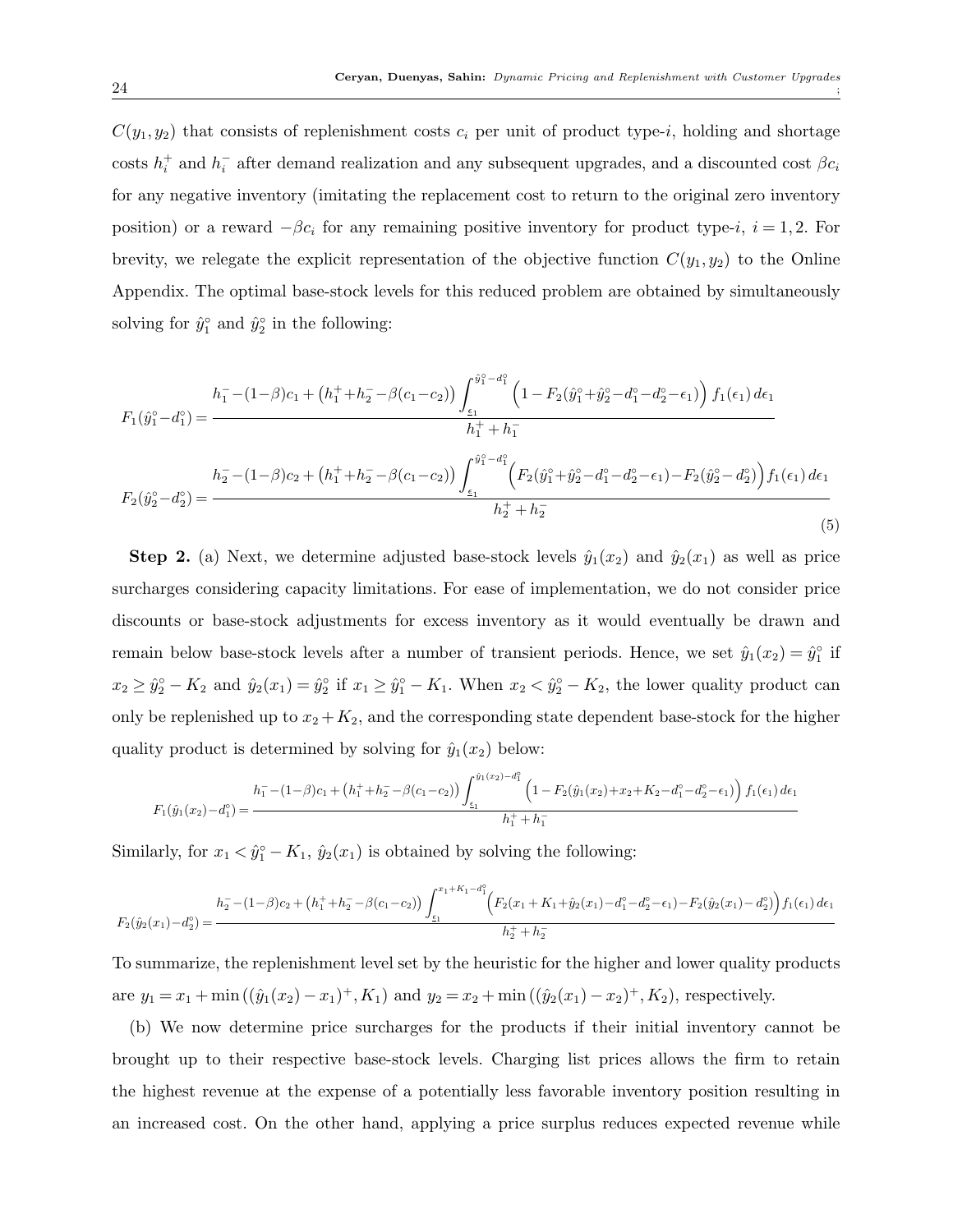| Case           | $h_1^+$ | $h_2^+$        | $h_1^-$ | $h_2^-$ | $\epsilon$     | Optimal Profit | Heuristic Profit | % difference |
|----------------|---------|----------------|---------|---------|----------------|----------------|------------------|--------------|
| 1              | 20      | 10             | 80      | 40      | $\mathbf{1}$   | 538.2          | 536.0            | 0.4          |
| 2              | 10      | 10             | 80      | 40      | $\mathbf{1}$   | 564.4          | 560.5            | 0.7          |
| 3              | 30      | 10             | 80      | 40      | 1              | 522.5          | 521.3            | 0.2          |
| $\overline{4}$ | 20      | 5              | 80      | 40      | 1              | 543.8          | 541.6            | 0.4          |
| 5              | 20      | 15             | 80      | 40      | 1              | 532.6          | 529.7            | 0.5          |
| 6              | 20      | 10             | 40      | 40      | 1              | 549.4          | 541.2            | 1.5          |
| 7              | 20      | 10             | 120     | 40      | 1              | 538.2          | 532.3            | 1.1          |
| 8              | 20      | 10             | 80      | 20      | $\mathbf 1$    | 552.5          | 549.8            | 0.5          |
| 9              | 20      | 10             | 80      | 60      | 1              | 530.7          | 528.0            | 0.5          |
| 10             | 20      | 10             | 80      | 40      | $\overline{2}$ | 440.5          | 432.2            | 1.9          |
| 11             | 10      | 10             | 80      | 40      | $\overline{2}$ | 482.2          | 479.2            | 0.6          |
| 12             | 30      | 10             | 80      | 40      | $\overline{2}$ | 422.6          | 416.1            | 1.5          |
| 13             | 20      | $\overline{5}$ | 80      | 40      | $\overline{2}$ | 451.1          | 440.9            | 2.3          |
| 14             | 20      | 15             | 80      | 40      | $\overline{2}$ | 429.8          | 423.0            | 1.6          |
| 15             | 20      | 10             | 40      | 40      | $\overline{2}$ | 467.4          | 465.6            | 0.4          |
| 16             | 20      | 10             | 120     | 40      | $\overline{2}$ | 429.6          | 426.7            | 0.7          |
| 17             | 20      | 10             | 80      | 20      | $\overline{2}$ | 465.4          | 457.4            | 1.7          |
| 18             | 20      | 10             | 80      | 60      | $\overline{2}$ | 424.2          | 416.9            | 1.7          |

Table 2 Performance of the heuristic policy across varying holding and shortage costs and uncertainty levels

facilitating a reduction in overall cost through a more favorable inventory position. We set the adjusted price to the price level that would balance revenue loss with cost improvement.

Let  $\Delta d_1(p_1, p_2) := d_1(p_1, p_2) - d_1^{\circ}$  and  $\Delta d_2(p_1, p_2) := d_2(p_1, p_2) - d_2^{\circ}$  denote, respectively, the change in expected demand for the higher and lower quality product if the firm applies prices  $(p_1, p_2)$ . Similarly,  $\Delta R(p_1, p_2) := R(p_1, p_2) - R(p_1^{\circ}, p_2^{\circ})$  denotes the change in revenue. Further, let  $\Delta C(p_1, p_2) :=$  $C(y_1 - \Delta d_1(p_1, p_2), y_2 - \Delta d_2(p_1, p_2)) - C(y_1, y_2) + c_1 \Delta d_1(p_1, p_2) + c_2 \Delta d_2(p_1, p_2)$  denote the change in overall cost due to the particular price selection. (Note: The terms  $c_i\Delta d_i(p_1, p_2)$  are corrections to the cost function reflecting the change in inventory position is due to demand suppression and not due to additional replenishment.) The adjusted prices  $(p_1, p_2)$  are determined by solving  $\max_{p_1,p_2} \Delta R(p_1,p_2) - \Delta C(p_1,p_2).$ 

Next, we test the performance of the heuristic policy. As in our initial numerical study, we set  $q_1 = 1, q_2 = 0.7, \bar{v} = 100, \delta = 0.2, c_1 = 40, c_2 = 20, h_i^+ = 0.5c_i \text{ and } h_i^- = 4h_i^+ \text{ for } i = 1, 2, K_1 = 5,$  $K_2 = 6$ ,  $\beta = 0.8$ , and  $T = 5$ , and systematically increase and decrease various problem parameters and comprehensively test for a lower and higher demand uncertainty setting across the range of initial starting inventories as described in Section 6.1.

Table 2 reports the optimal profit along with the profit achieved by the heuristic policy and its percent difference from the optimal profit. The average difference between the profit obtained by the optimal policy and the profit obtained by the heuristics across all instances is 1.0% with a maximum optimality gap of 2.3%. Thus, we observe that the heuristic policy performs well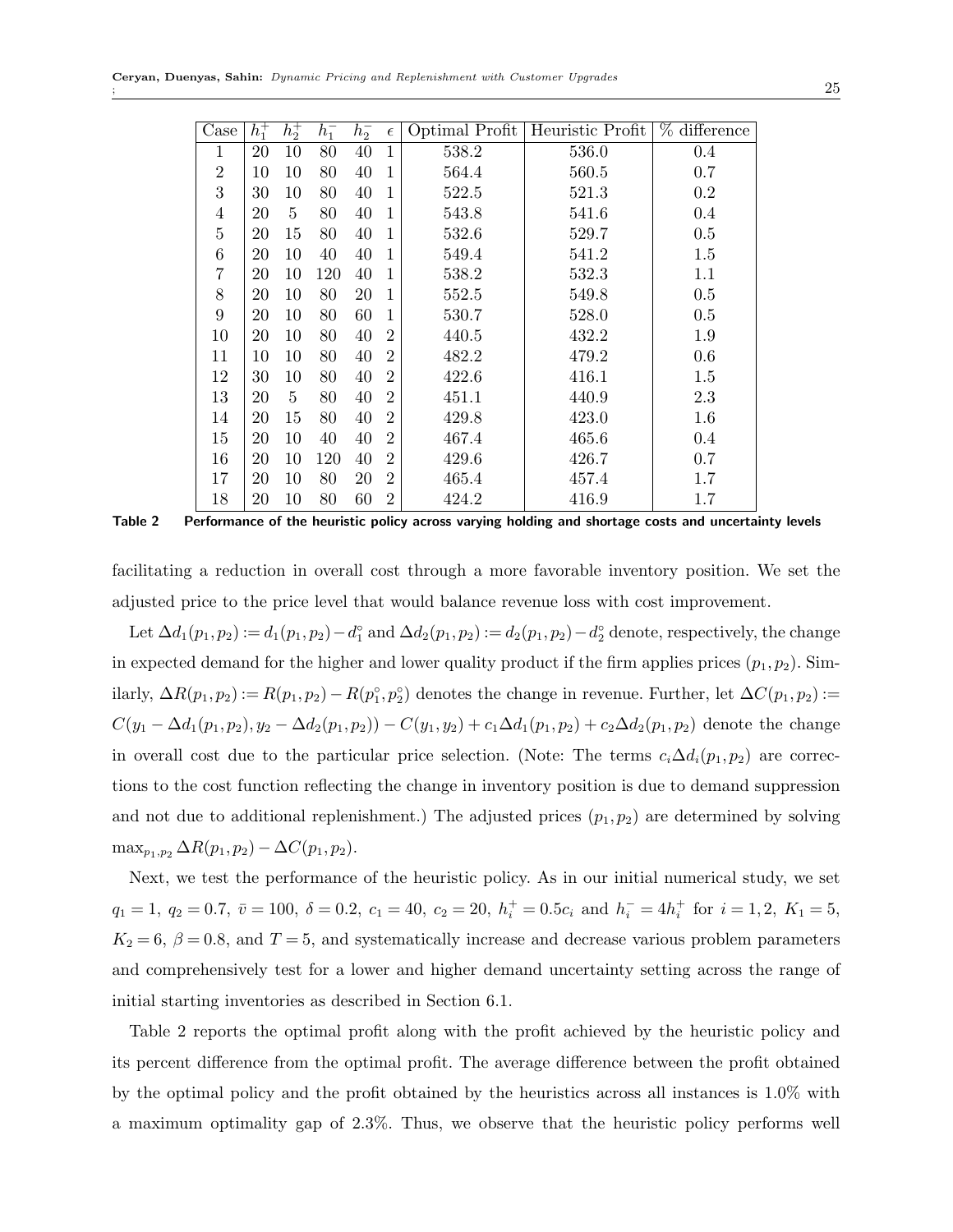compared to the optimal policy across a wide range of parameter values.

Before we conclude this section, we would like to add a final note on instances where  $h_1^+ + h_2^ \beta(c_1 - c_2)$ . As we mentioned earlier, this case does not result in upgrades in an infinite capacity setting. With capacity limitations however, upgrades may still be economical for a sufficiently high level of shortage for the lower quality product. We handle such situations as follows. First, we again start by finding initial base-stock levels  $\hat{y}_1^{\circ}$  and  $\hat{y}_2^{\circ}$  corresponding to an infinite capacity setting that minimizes overall cost, which is now separable in each product as no upgrades are offered in the infinite capacity setting. That is,  $\hat{y}_i^{\circ}$  satisfies:  $F_i(\hat{y}_i^{\circ} - d_i^{\circ}) = \frac{h_i^{\circ} - (1-\beta)c_i}{h_i^{\circ} + h_i^{\circ}}$  $\frac{(-1-\beta)c_i}{h_i^+ + h_i^-}$  for i=1,2. We then identify the smallest N such that  $h_1^+ + Nh_2^- > \beta(c_1-c_2)$ , where  $N-1$  can be interpreted as an approximation for the number of periods the firm would be willing to carry a demand shortage without offering upgrades. We can then follow Step 2 analogously to determine adjustments to base-stock levels and prices for any  $x_2 < \hat{y}_2^{\circ} - NK_2$ . As one example, consider an instance with  $h_i^+ = 0.1c_i$  and  $h_i^- = 4h_i^+$ with all remaining parameters as defined earlier, which does not lead to immediate upgrades. The optimal profit for this instance is 595.8 while the modified heuristic policy results in a profit of 593.4, with an optimality difference of 0.4%.

## 7. An Extension to Incorporate Upgrade Fees

We now would like to extend our analysis to a setting where the firm sets an upgrade fee  $p_u^t$  at each period, resulting in only a proportion  $\pi(p_u^t)$  of the customers being interested in paying the price differential to receive the upgrade. This extension may be considered to be close to consumer-driven substitution as it is the consumer that decides on whether to upgrade based on the upgrade fee announced by the firm. The model also retains the features of a firm-driven substitution as well in the sense that the firm decides on the expected number of upgrades by adjusting the upgrade fee. We make two assumptions for tractability. First, we assume that customers arriving in each period are myopic in the sense that they do not take into account the possibility of being offered an upgrade while they are making their initial purchase decisions. This can be considered reasonable as the upgrade fee is not constant but is chosen by the firm in each period after the customers had made their purchase decisions, making it difficult for a customer to compare their payoffs and act strategically. Second, we assume that the proportion of customers who accept an upgrade offer is a decreasing linear function of the upgrade fee  $p_u^t \in [\underline{p}_u, \bar{p}_u]$ , where an upgrade fee of  $\underline{p}_u$ results in all customers accepting the offer, and an upgrade fee of  $\bar{p}_u$  discourages all customers, leading to no upgrades. Thus,  $\pi(p_u^t) = \frac{\bar{p}_u - p_u^t}{\bar{p}_u - p_u}$ . (In fact, this is the form upgrade probability takes when one considers the valuations for customers who initially prefer the lower quality product, and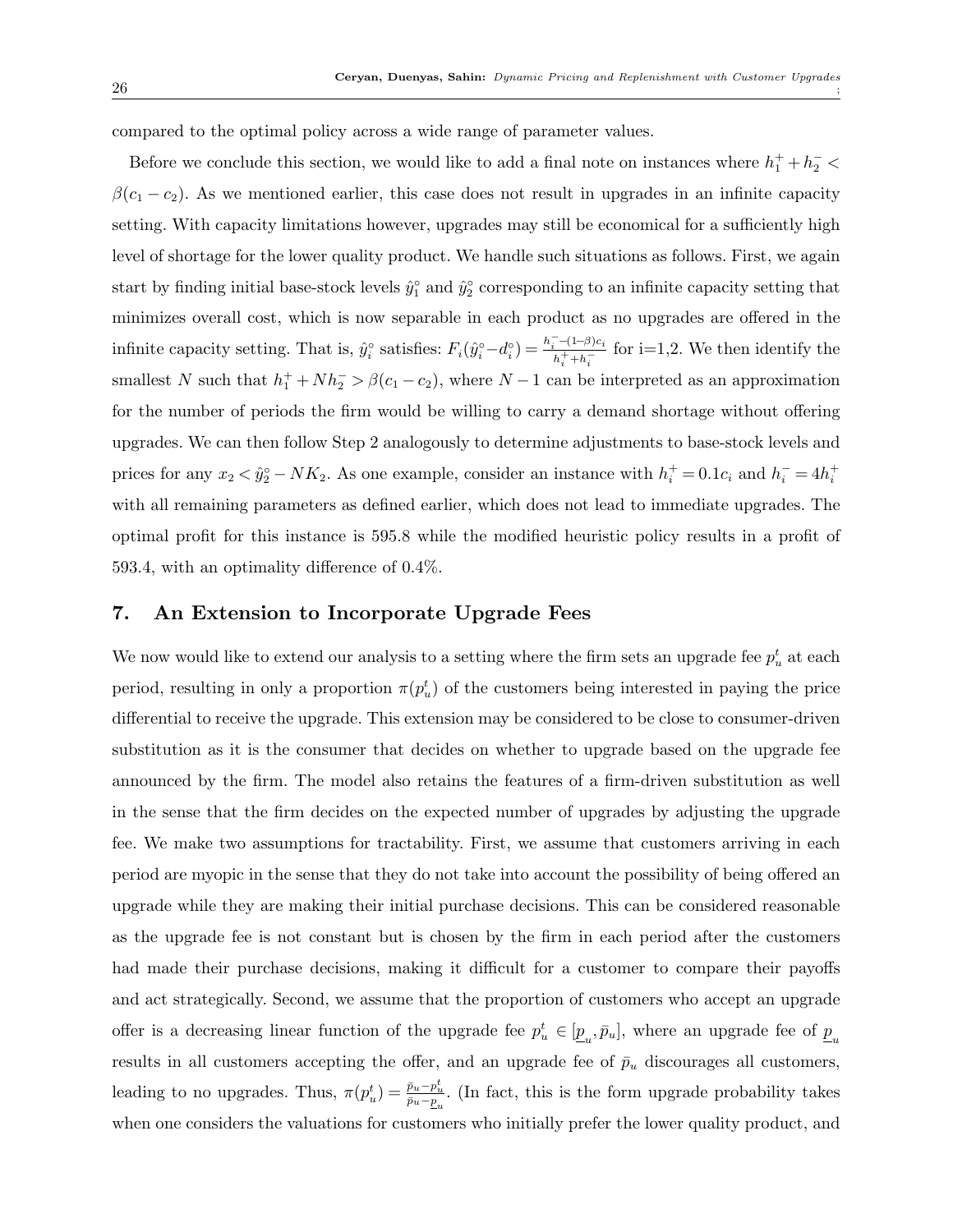for those who prefer to pay the upgrade fee to receive the higher quality product. For example, if the firm charges list prices  $p_1^{\circ}, p_2^{\circ}$  for the products, one can show that  $\bar{p}_u = p_2^{\circ} - p_1^{\circ}$  and  $\underline{p}_u =$  $(p_2^{\circ} - p)(q_1 - q_2)/(q_2 - q).$ 

Overall, the pool of potential customers eligible for upgrades in each period consists of the realized demand for the lower quality product,  $D_2^t$ . Thus by selecting an upgrade fee  $p_u^t$ , the firm expects  $u^t = \pi(p_u^t) D_2^t$  customers to upgrade. We further incorporate an additive uncertainty term on the number of customers that are willing to pay for an upgrade and let  $u^t + \zeta^t$  express the actual number of people who upgrade where  $\zeta^t$  is a zero-mean random variable with a probability density function  $f(\zeta^t)$ . (To aid our analysis, we assume  $D_2^t$  in any period is positive, and that  $\zeta^t$  is bounded on the interval  $[-u^t, D_2^t - u^t]$ , resulting in actual upgrades to be distributed on  $[0, D_2^t]$ . For continuity at the boundaries, we also assume  $f(\zeta^t)$  has zero density at the boundaries and that the uncertainty vanishes as  $\pi(p_u^t)$  approaches zero or one.) Similar to our original formulation, we will describe the problem in terms of the target upgrade quantity,  $u^t$ , as the decision variable. For any target upgrade quantity  $u^t$  effectively set by the firm, we can compute the corresponding upgrade fee through  $p_u^t(u^t) = \bar{p}_u - \frac{u^t}{D_s^t}$  $\frac{u^{\iota}}{D_2^{\iota}}(\bar{p}_u - \underline{p}_u)$ . We now provide the revised formulation:

#### Stage 1:

$$
V^{t}(x_{1}^{t}, x_{2}^{t}) = \max_{\substack{y_{i}^{t}, p_{i}^{t} \\ x_{i}^{t} \leq x_{i}^{t} + K_{i}}} R(p_{1}^{t}, p_{2}^{t}) - c_{1}^{t} \cdot (y_{1}^{t} - x_{1}^{t}) - c_{2}^{t} \cdot (y_{2}^{t} - x_{2}^{t}) + \mathcal{E}_{D_{1}^{t}, D_{2}^{t}} [G^{t}(y_{1}^{t} - D_{1}^{t}, y_{2}^{t} - D_{2}^{t}, D_{2}^{t})]
$$
\n
$$
(6)
$$

Stage 2:

$$
G^{t}(w_{1}^{t}, w_{2}^{t}, D_{2}^{t}) = \max_{\substack{u^{t} \\ 0 \le u^{t} \le D_{2}^{t}}} \mathbb{E}_{\zeta^{t}} \Big[ \underbrace{\left(\bar{p}_{u} - \frac{u^{t}}{D_{2}^{t}} (\bar{p}_{u} - \underline{p}_{u})\right) \left(u^{t} + \zeta^{t}\right) - h_{1}(w_{1}^{t} - u^{t} - \zeta^{t}) - h_{2}(w_{2}^{t} + u^{t} + \zeta^{t})}{u_{\text{pgrade Revenue}}} + \beta V^{t-1}(w_{1}^{t} - u^{t} - \zeta^{t}, w_{2}^{t} + u^{t} + \zeta^{t})\Big] \tag{7}
$$

Compared to our original formulation given by (3) and (4), the second stage problem described in (7) now includes an additional term for the revenue generated by upgrades, where  $\bar{p}_u - \frac{u^t}{D^t}$  $\frac{u^{\iota}}{D_2^t}(\bar{p}_u-\underline{p}_u)$ corresponds to the upgrade fee and  $u^t + \zeta^t$  is the upgrade quantity. Notice that, along with the intermediate inventory levels, we are now also passing the information on the realization of the demand for the lower quality product as the potential pool of customers eligible for an upgrade.

The result below describes the optimal upgrade policy in terms of the upgrade fee charged by the firm.

THEOREM 7. The optimal upgrade fee,  $p_u^{*t}(w_1^t, w_2^t, D_2^t) \in [\underline{p}_u, \bar{p}_u]$ , decreases with  $w_1^t$  and increases with  $w_2^t$  and  $D_2^t$ .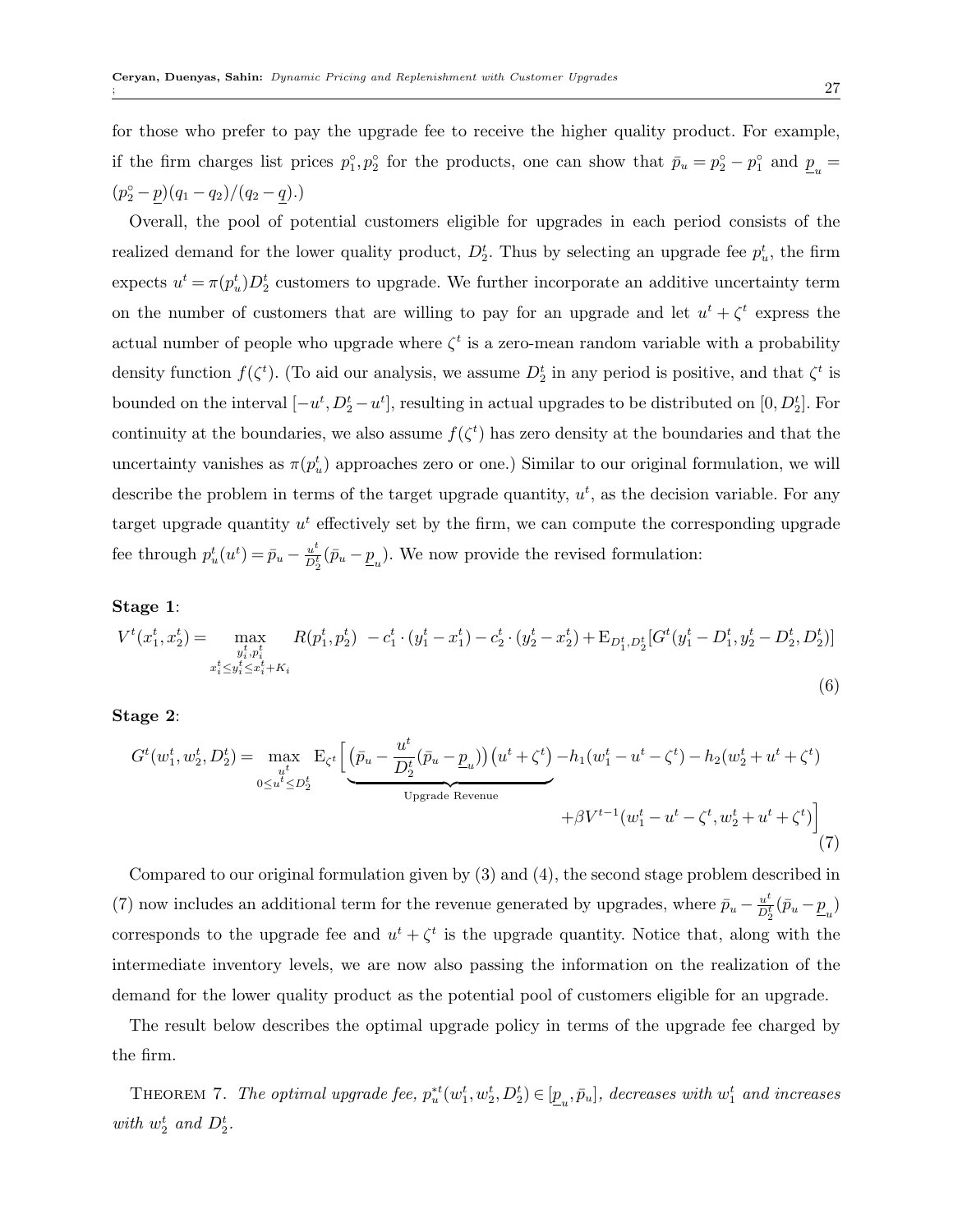As indicated by Theorem 7, the optimal upgrade fee charged by the firm decreases with the intermediate inventory level for the higher quality product and increases with the intermediate inventory level for the lower quality product. In other words, when the intermediate inventory level for the higher quality product increases, the firm reduces the upgrade fee to encourage more customers to upgrade. When fewer higher quality products are available, the firm charges more for the upgrades. Similarly, when the intermediate inventory level for the lower quality product increases (i.e., fewer shortages), the firm does not need to offer as many upgrades and thus increases the upgrade price. Likewise, a lower intermediate inventory level for the lower quality product (more shortages) prompts the firm to encourage more customers to upgrade through a lower upgrade fee in order to reduce backlogs for the product. (Note that the total fee an upgrading customer pays, i.e., the price for the lower quality product plus the upgrade fee, may not necessarily be less than the price of the higher quality product on every sample path.) In addition, as in our original model, a particular target for the upgrade quantity corresponds to a target protection limit on the higher quality product. Theorem 7 also implies that this target protection level on the higher quality product is now a function of both intermediate inventory levels individually. (We formally show this in the proof of Theorem 7.) It is important to note that this result is different from our earlier findings for the original problem which showed that the protection limit on the higher quality product is a function of the intermediate inventory levels only through their sum and not individually.

For the first stage decisions, we find that the partially decoupled state-dependent base-stock policy structure of the original model remains optimal in this setting as well. Regarding pricing, as opposed to the original model, the list prices  $p_1^{c^t}$  and  $p_2^{c^t}$  in this modified setting no longer have closed form solutions. In addition, even though the general structure of the optimal pricing policy for the higher quality product prevails, we find that the list price region for the lower quality product may narrow. For example, consider the initial inventory states where the higher quality product has excess inventory while the lower quality product is understocked yet it can be replenished to its base stock level. As opposed to applying the list price as in the original model, the firm may now give a price discount to the lower quality product as well. Knowing that it can encourage some customers to upgrade, this enables the firm to capture more demand overall, and use revenue generating upgrades to help bring down excess inventory for the higher quality product. For brevity, we relegate stating the formal results to the Online Appendix.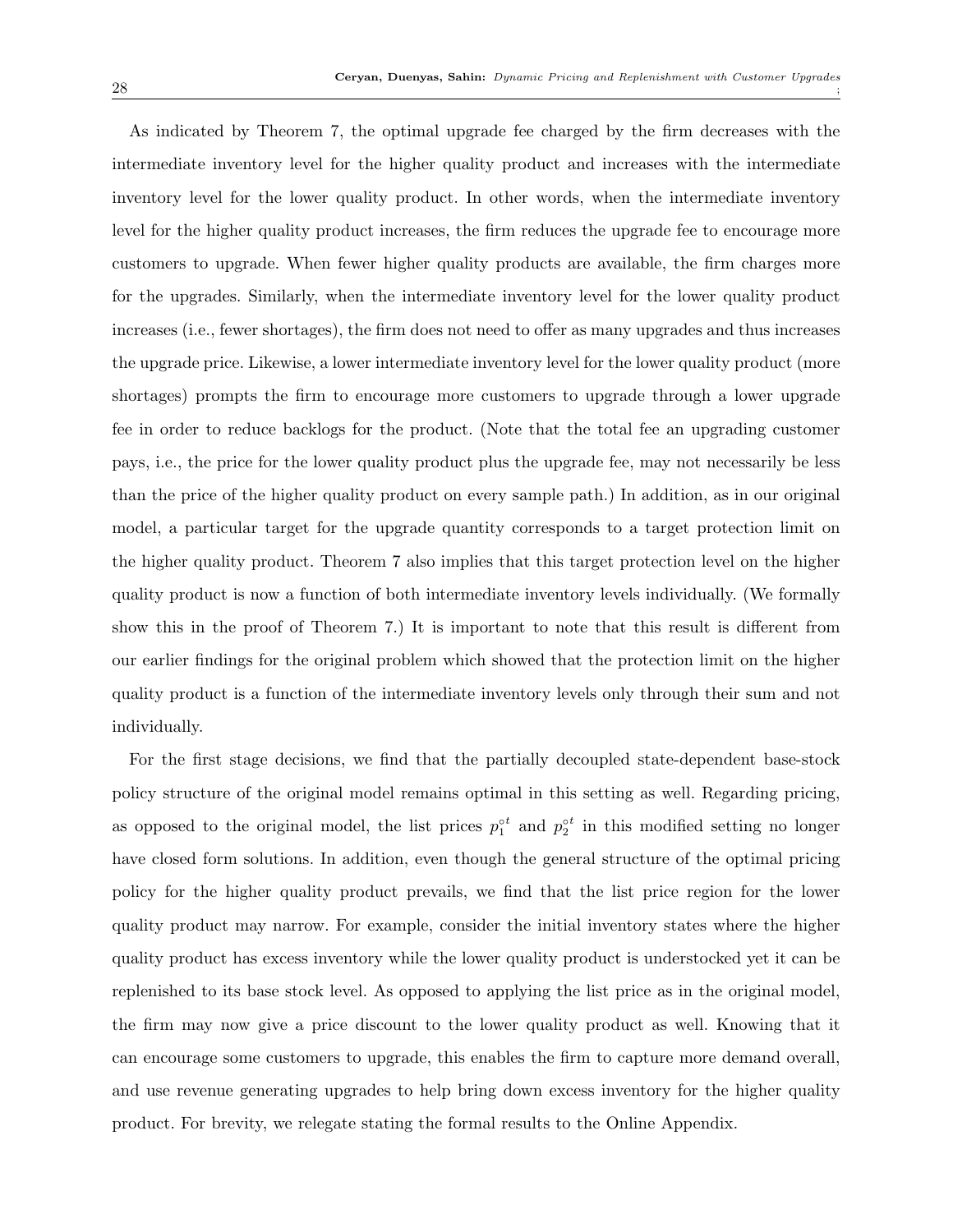## 8. Conclusions

Our focus in this paper has been the joint implementation of dynamic pricing and customer upgrades as means of price- and availability-based product substitutions to better match demand and constrained supply across vertically differentiated products. Specifically, we study a multiperiod model where the firm first sets prices and replenishment levels for each product while demand is still uncertain, and after observing the demand, decides whether it should offer any customers an upgrade to a higher quality product. We find that the optimal upgrade policy is defined by a protection level on the higher quality item, the optimal replenishment follows a partially decoupled, modified base-stock policy, and the pricing policy consists of various regions of price surcharges, list prices, and price discounts based on the initial inventory positions of the products. We then focus on the impact of offering product upgrades on the choice of prices and replenishment levels and show that offering upgrades enables the firm to select prices that better protect the list-price differentiation between the products. We also investigate how the optimal policy is influenced by the quality differentiation between the products and replenishment costs. We show that an increase in the quality difference between the products prompts the firm to select list prices that are further apart and to increase the base-stock level for the higher quality product while decreasing the basestock level for the lower quality product. We also find that the firm relies less on upgrades when the replenishment cost for the higher quality product increases or the replenishment cost for the lower quality product decreases. The insights gained through the characterization of the optimal policy structure further allows us to construct an easily implementable heuristic policy that performs well compared to the optimal policy across various parameter values. Finally, studying an extension where the firm can also dynamically set an upgrade fee, we find that the firm charges more for an upgrade if the availability of the higher quality product is lower, and charges less for an upgrade when the number of customers who were unable to get the lower quality product is larger. We believe our results overall further our understanding of the intricate relationship among a firm's decisions on pricing, replenishment, and product upgrades in an effort to better match demand and constrained supply.

## References

- Aydin, G., S. Ziya. 2008. Pricing Promotional Products Under Upselling. Manufacturing & Service Operations Management, 10 (3), 360-376.
- Bassok, Y., R. Anupindi, R. Akella. 1999. Single-Period Multiproduct Inventory Models with Substitution. Operations Research, 47 (4), 632-642.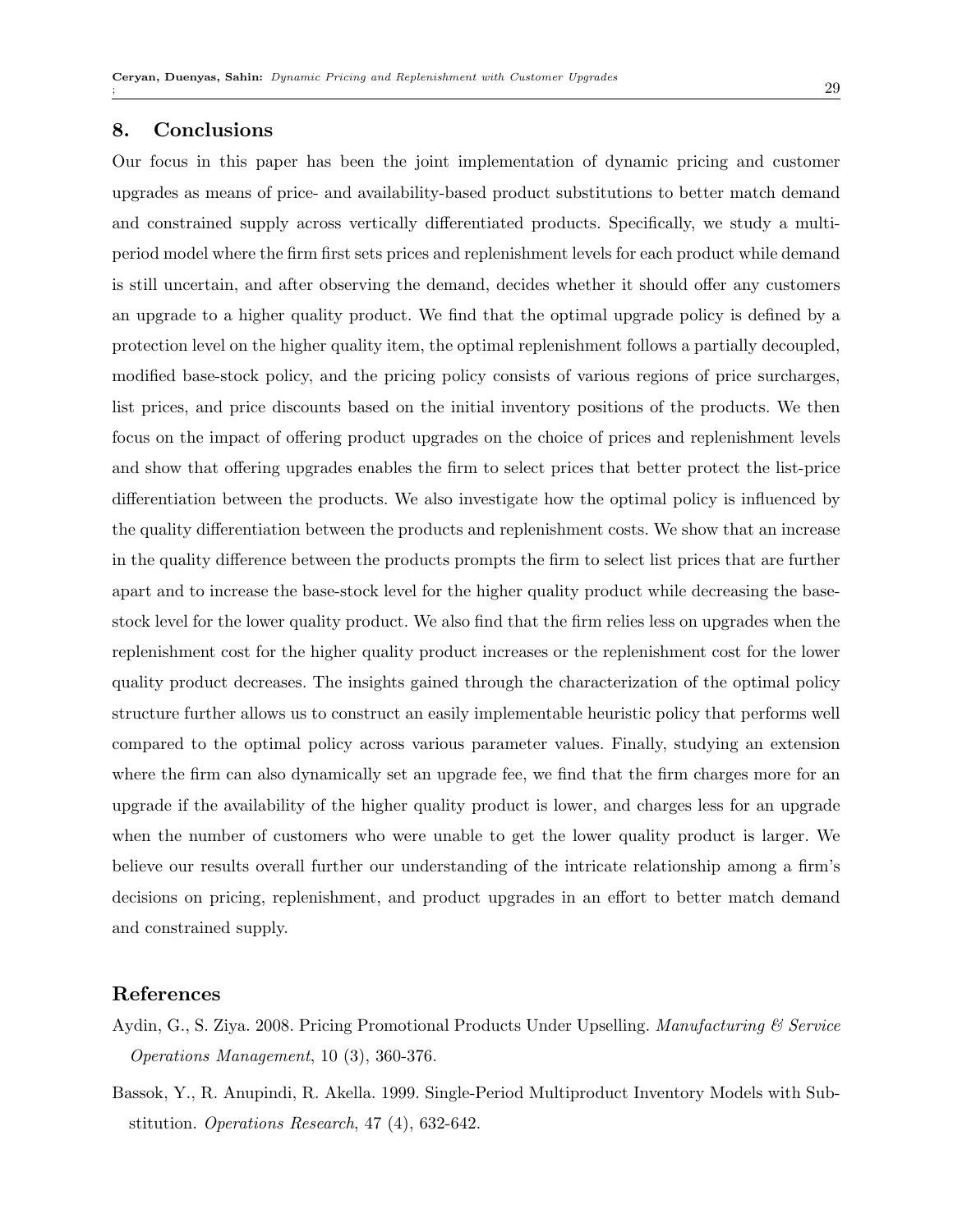- Berling, P., V. Martinez-de-Albeniz. 2011. Optimal Inventory Policies when Purchase Price and Demand Are Stochastic. Operations Research, 59 (1), 109-124.
- Bitran, R.G., R. Caldentey. 2003. Pricing Models for Revenue Management. Manufacturing  $\mathcal{B}$ Service Operations Management, 5 (3), 203-229.
- Bresnahan, T.F. 1981. Departures from Marginal Cost Pricing in the American Automobile Industry. Journal of Econometrics, 17, 201-227.
- Ceryan, O., O. Sahin, I. Duenyas. 2013. Dynamic Pricing of Substitutable Products in the Presence of Capacity Flexibility. Manufacturing  $\mathcal C$  Service Operations Management, 15 (1), 86-101.
- Chan, L.M.A., Z.J.M. Shen, D. Simchi-Levi, J.L. Swann. 2004. Coordination of Pricing and Inventory Decisions: A Survey and Classification. D. Simchi-Levi, D. S. Wu, Z. J. Shen, eds. Handbook of Quantitative Supply Chain Analysis: Modeling in the E-Business Era, Kluwer Academic Publisher, Boston, 335-392.
- Chen, X., D. Simchi-Levi. 2010. Coordinated Pricing and Inventory Management. O. Ozer and R. Phillips, eds. Handbook of Pricing Management, Oxford University Press, Oxford, 784822.
- Cui, Y., I. Duenyas, O. Sahin. 2017. Pricing of Conditional Upgrades in the Presence of Strategic Consumers, Management Science, Articles in Advance.
- Elmaghraby, W., P. Keskinocak. 2002. Dynamic Pricing: Research Overview, Current Practices and Future Directions. Management Science, 49 (10), 1287-1309.
- Federgruen, A., A. Heching. 1999. Combined Pricing and Inventory Control under Uncertainty. Operations Research, 47 (3), 454-475.
- Friedman, D.A. 2013. Explaining "Bait-and-Switch" Regulation. William  $\mathcal{B}$  Mary Business Law Review, 4 (2), 575-638.
- Gallego, G., C. Stefanescu. 2009. Upgrades, Upsells and Pricing in Revenue Management. Working Paper, Columbia University.
- IMF Commodities Team. February 13, 2013. International Monetary Fund Commodity Market Monthly, Washington, D.C.
- Karakul, M., L.M.A. Chan. 2008. Analytical and Managerial Implications of Integrating Product Substitutability in the Joint Pricing and Procurement Problem. European Journal of Operational Research, 190, 179-204.
- Mahajan, S., G. van Ryzin. 2001. Stocking Retail Assortments Under Dynamic Consumer Substitution. Operations Research, 49 (3), 334-351.